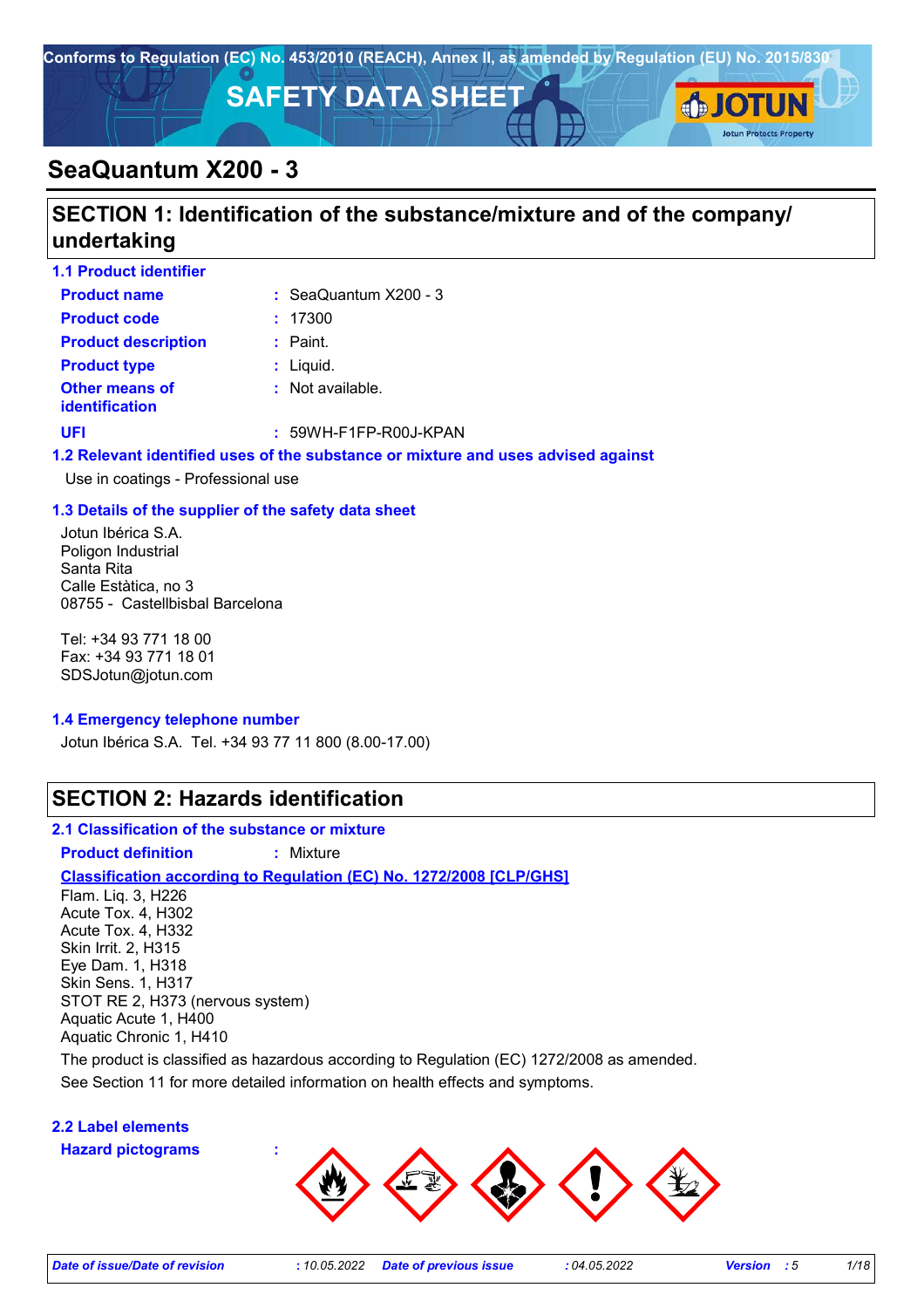## **SECTION 2: Hazards identification**

| <b>Signal word</b>                                                                                                                                              | : Danger.                                                                                                                                                                                                                                                                                                                                                                                                                                                                                                                                                                                                     |
|-----------------------------------------------------------------------------------------------------------------------------------------------------------------|---------------------------------------------------------------------------------------------------------------------------------------------------------------------------------------------------------------------------------------------------------------------------------------------------------------------------------------------------------------------------------------------------------------------------------------------------------------------------------------------------------------------------------------------------------------------------------------------------------------|
| <b>Hazard statements</b>                                                                                                                                        | : H226 - Flammable liquid and vapour.<br>H302 + H332 - Harmful if swallowed or if inhaled.<br>H315 - Causes skin irritation.<br>H317 - May cause an allergic skin reaction.<br>H318 - Causes serious eye damage.<br>H373 - May cause damage to organs through prolonged or repeated exposure.<br>(nervous system)<br>H410 - Very toxic to aquatic life with long lasting effects.                                                                                                                                                                                                                             |
| <b>Precautionary statements</b>                                                                                                                                 |                                                                                                                                                                                                                                                                                                                                                                                                                                                                                                                                                                                                               |
| <b>General</b>                                                                                                                                                  | : Not applicable.                                                                                                                                                                                                                                                                                                                                                                                                                                                                                                                                                                                             |
| <b>Prevention</b>                                                                                                                                               | : P280 - Wear protective gloves. Wear eye or face protection.<br>P210 - Keep away from heat, hot surfaces, sparks, open flames and other ignition<br>sources. No smoking.<br>P273 - Avoid release to the environment.<br>P260 - Do not breathe vapour.<br>P270 - Do not eat, drink or smoke when using this product.                                                                                                                                                                                                                                                                                          |
| <b>Response</b>                                                                                                                                                 | : P391 - Collect spillage.<br>P314 - Get medical advice/attention if you feel unwell.<br>P304 + P312 - IF INHALED: Call a POISON CENTER or doctor if you feel unwell.<br>P362 + P364 - Take off contaminated clothing and wash it before reuse.<br>P302 + P352 - IF ON SKIN: Wash with plenty of water.<br>P333 + P313 - If skin irritation or rash occurs: Get medical advice or attention.<br>P305 + P351 + P338, P310 - IF IN EYES: Rinse cautiously with water for several<br>minutes. Remove contact lenses, if present and easy to do. Continue rinsing.<br>Immediately call a POISON CENTER or doctor. |
| <b>Storage</b>                                                                                                                                                  | : Not applicable.                                                                                                                                                                                                                                                                                                                                                                                                                                                                                                                                                                                             |
| <b>Disposal</b>                                                                                                                                                 | : P501 - Dispose of contents and container in accordance with all local, regional,<br>national and international regulations.                                                                                                                                                                                                                                                                                                                                                                                                                                                                                 |
| <b>Hazardous ingredients</b>                                                                                                                                    | : dicopper oxide<br>xylene<br>colophony<br>copper pyrithione                                                                                                                                                                                                                                                                                                                                                                                                                                                                                                                                                  |
| <b>Supplemental label</b><br>elements                                                                                                                           | : Not applicable.                                                                                                                                                                                                                                                                                                                                                                                                                                                                                                                                                                                             |
| <b>Additional information</b>                                                                                                                                   | : Antifouling. Active substances: dicopper oxide (CAS 1317-39-1) 49.8 % w/w, copper<br>pyrithione (CAS 14915-37-8) 1.6 % w/w. Do not reuse empty containers. Read<br>Technical Data Sheet and Safety Data Sheet before use. For professional use only.                                                                                                                                                                                                                                                                                                                                                        |
| In compliance                                                                                                                                                   | : IMO Antifouling System Convention compliant (AFS/CONF/26).                                                                                                                                                                                                                                                                                                                                                                                                                                                                                                                                                  |
| <b>Annex XVII - Restrictions</b><br>on the manufacture,<br>placing on the market and<br>use of certain dangerous<br>substances, mixtures and<br><b>articles</b> | : Not applicable.                                                                                                                                                                                                                                                                                                                                                                                                                                                                                                                                                                                             |
| <b>Special packaging requirements</b>                                                                                                                           |                                                                                                                                                                                                                                                                                                                                                                                                                                                                                                                                                                                                               |
| <b>Containers to be fitted</b><br>with child-resistant<br>fastenings                                                                                            | : Not applicable.                                                                                                                                                                                                                                                                                                                                                                                                                                                                                                                                                                                             |
| Tactile warning of danger : Not applicable.                                                                                                                     |                                                                                                                                                                                                                                                                                                                                                                                                                                                                                                                                                                                                               |
| <b>2.3 Other hazards</b>                                                                                                                                        |                                                                                                                                                                                                                                                                                                                                                                                                                                                                                                                                                                                                               |
| <b>Product meets the criteria</b><br>for PBT or vPvB according<br>to Regulation (EC) No.<br>1907/2006, Annex XIII                                               | : This mixture does not contain any substances that are assessed to be a PBT or a<br>vPvB.                                                                                                                                                                                                                                                                                                                                                                                                                                                                                                                    |

*Date of issue/Date of revision* **:** *10.05.2022 Date of previous issue : 04.05.2022 Version : 5 2/18*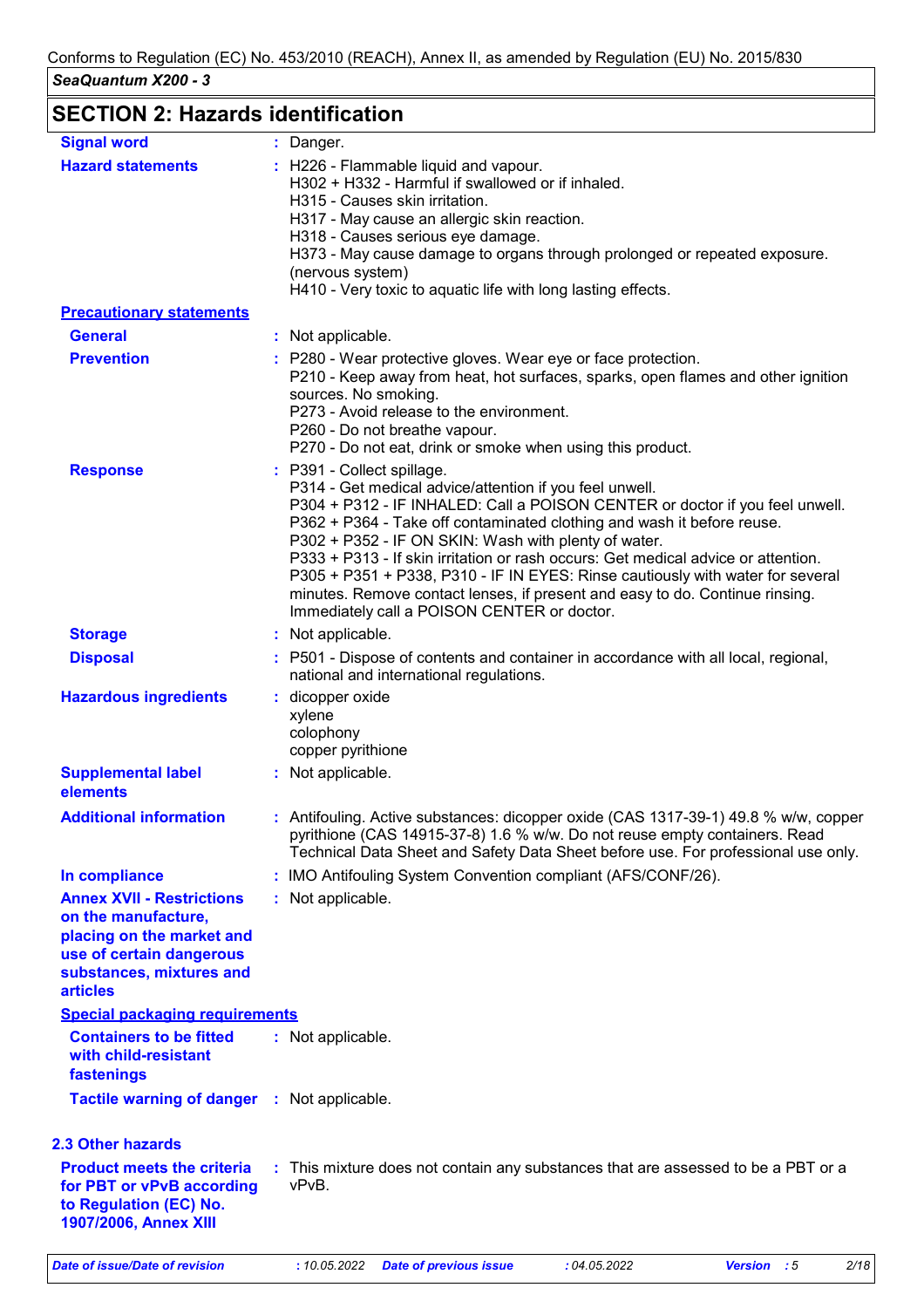### **SECTION 2: Hazards identification**

**Other hazards which do : not result in classification** : None known.

### **SECTION 3: Composition/information on ingredients**

| <b>Product/ingredient name</b> | <b>Identifiers</b>                                                                     | <b>Weight %</b> | <b>Regulation (EC) No.</b><br>1272/2008 [CLP]                                                                                                                                                                                                       | <b>Type</b> |
|--------------------------------|----------------------------------------------------------------------------------------|-----------------|-----------------------------------------------------------------------------------------------------------------------------------------------------------------------------------------------------------------------------------------------------|-------------|
| dicopper oxide                 | REACH #:<br>01-2119513794-36<br>EC: 215-270-7<br>CAS: 1317-39-1<br>Index: 029-002-00-X | $≥25 - ≤50$     | Acute Tox. 4, H302<br>Acute Tox. 4, H332<br>Eye Dam. 1, H318<br>Aquatic Acute 1, H400<br>$(M=100)$<br>Aquatic Chronic 1, H410<br>$(M=10)$                                                                                                           | [1] [2]     |
| xylene                         | REACH #:<br>01-2119488216-32<br>EC: 215-535-7<br>CAS: 1330-20-7<br>Index: 601-022-00-9 | $≥10 - ≤15$     | Flam. Liq. 3, H226<br>Acute Tox. 4, H312<br>Acute Tox. 4, H332<br>Skin Irrit. 2, H315<br>Eye Irrit. 2, H319<br>STOT SE 3, H335<br>Asp. Tox. 1, H304<br>Aquatic Chronic 3, H412                                                                      | [1] [2]     |
| ethylbenzene                   | REACH #:<br>01-2119489370-35<br>EC: 202-849-4<br>CAS: 100-41-4<br>Index: 601-023-00-4  | $\leq 5$        | Flam. Liq. 2, H225<br>Acute Tox. 4, H332<br>STOT RE 2, H373 (hearing<br>organs)<br>Asp. Tox. 1, H304<br>Aquatic Chronic 3, H412                                                                                                                     | [1] [2]     |
| zinc oxide                     | REACH #:<br>01-2119463881-32<br>EC: 215-222-5<br>CAS: 1314-13-2<br>Index: 030-013-00-7 | $\leq 5$        | Aquatic Acute 1, H400 (M=1) [1]<br>Aquatic Chronic 1, H410<br>$(M=1)$                                                                                                                                                                               |             |
| colophony                      | REACH #:<br>01-2119480418-32<br>EC: 232-475-7<br>CAS: 8050-09-7<br>Index: 650-015-00-7 | $\leq$ 3        | Skin Sens. 1, H317                                                                                                                                                                                                                                  | [1] [2]     |
| hydrocarbons, C9, aromatics    | REACH #:<br>01-2119455851-35<br>EC: 918-668-5<br>CAS: 128601-23-0                      | $\leq$ 3        | Flam. Liq. 3, H226<br><b>STOT SE 3, H335</b><br><b>STOT SE 3, H336</b><br>Asp. Tox. 1, H304<br>Aquatic Chronic 2, H411                                                                                                                              | $[1]$       |
| copper pyrithione              | EC: 238-984-0<br>CAS: 14915-37-8                                                       | $≤1.7$          | Acute Tox. 3, H301<br>Acute Tox. 3, H311<br>Acute Tox. 2, H330<br>Eye Dam. 1, H318<br>Repr. 2, H361d<br><b>STOT SE 3, H335</b><br>STOT RE 1, H372 (nervous<br>system)<br>Aquatic Acute 1, H400<br>$(M=100)$<br>Aquatic Chronic 1, H410<br>$(M=100)$ | [1] [2]     |
|                                |                                                                                        |                 | See Section 16 for the full<br>text of the H statements<br>declared above.                                                                                                                                                                          |             |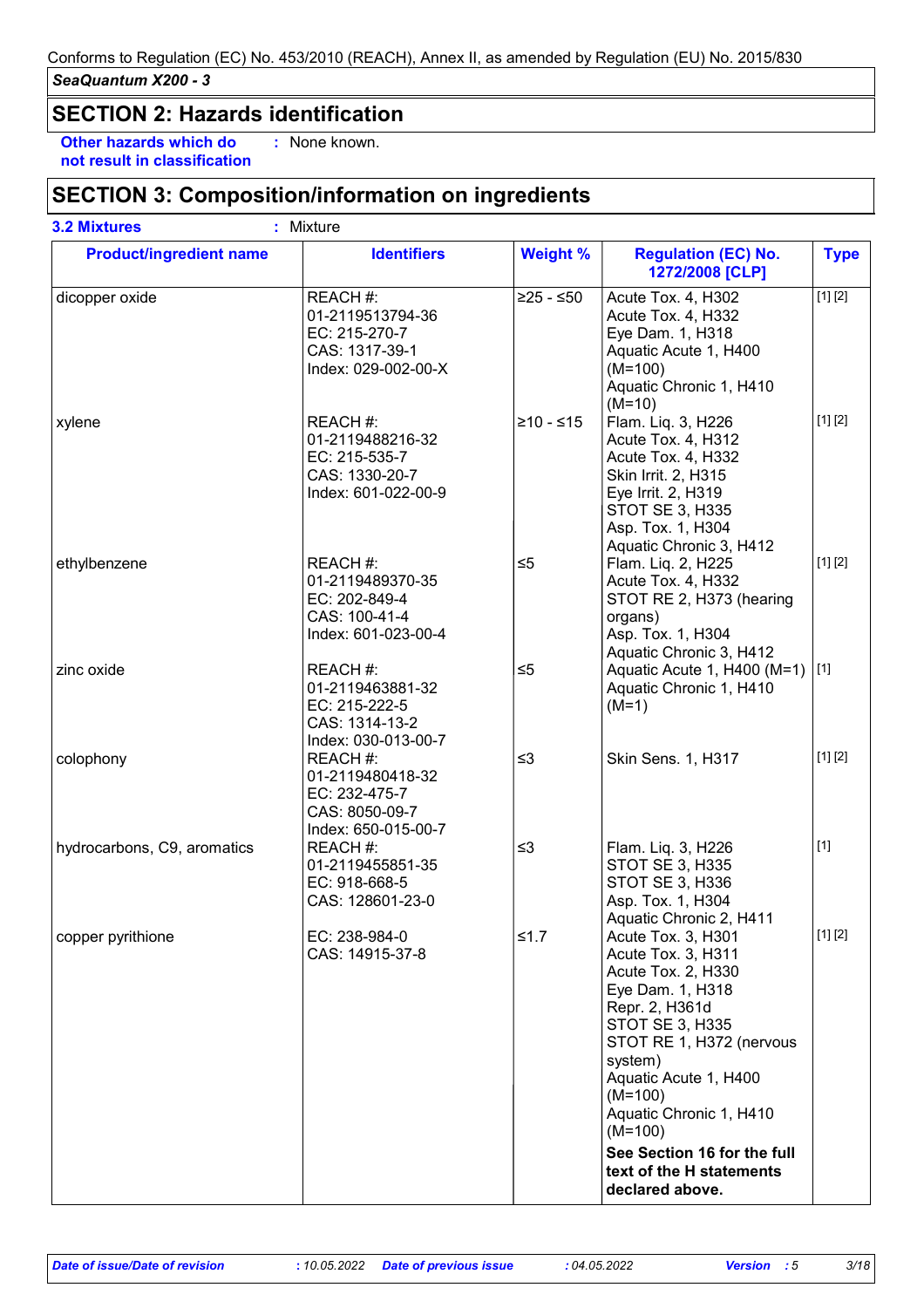### *SeaQuantum X200 - 3*

### **SECTION 3: Composition/information on ingredients**

There are no additional ingredients present which, within the current knowledge of the supplier and in the concentrations applicable, are classified as hazardous to health or the environment, are PBTs, vPvBs or Substances of equivalent concern, or have been assigned a workplace exposure limit and hence require reporting in this section.

#### **Type**

[1] Substance classified with a health or environmental hazard

- [2] Substance with a workplace exposure limit
- [3] Substance meets the criteria for PBT according to Regulation (EC) No. 1907/2006, Annex XIII
- [4] Substance meets the criteria for vPvB according to Regulation (EC) No. 1907/2006, Annex XIII
- [5] Substance of equivalent concern
- [6] Additional disclosure due to company policy

Occupational exposure limits, if available, are listed in Section 8.

### **SECTION 4: First aid measures**

#### **4.1 Description of first aid measures**

| <b>General</b>                    | : In all cases of doubt, or when symptoms persist, seek medical attention. Never give<br>anything by mouth to an unconscious person. If unconscious, place in recovery<br>position and seek medical advice.                                                                                                                                                                                                     |
|-----------------------------------|-----------------------------------------------------------------------------------------------------------------------------------------------------------------------------------------------------------------------------------------------------------------------------------------------------------------------------------------------------------------------------------------------------------------|
| <b>Eye contact</b>                | : Check for and remove any contact lenses. Immediately flush eyes with running<br>water for at least 15 minutes, keeping eyelids open. Seek immediate medical<br>attention.                                                                                                                                                                                                                                     |
| <b>Inhalation</b>                 | : Remove to fresh air. Keep person warm and at rest. If not breathing, if breathing is<br>irregular or if respiratory arrest occurs, provide artificial respiration or oxygen by<br>trained personnel.                                                                                                                                                                                                          |
| <b>Skin contact</b>               | : Remove contaminated clothing and shoes. Wash skin thoroughly with soap and<br>water or use recognised skin cleanser. Do NOT use solvents or thinners.                                                                                                                                                                                                                                                         |
| <b>Ingestion</b>                  | : If swallowed, seek medical advice immediately and show the container or label.<br>Keep person warm and at rest. Do NOT induce vomiting.                                                                                                                                                                                                                                                                       |
| <b>Protection of first-aiders</b> | : No action shall be taken involving any personal risk or without suitable training. If it<br>is suspected that fumes are still present, the rescuer should wear an appropriate<br>mask or self-contained breathing apparatus. It may be dangerous to the person<br>providing aid to give mouth-to-mouth resuscitation. Wash contaminated clothing<br>thoroughly with water before removing it, or wear gloves. |

#### **4.2 Most important symptoms and effects, both acute and delayed**

There are no data available on the mixture itself. The mixture has been assessed following the conventional method of the CLP Regulation (EC) No 1272/2008 and is classified for toxicological properties accordingly. See Sections 2 and 3 for details.

Exposure to component solvent vapour concentrations in excess of the stated occupational exposure limit may result in adverse health effects such as mucous membrane and respiratory system irritation and adverse effects on the kidneys, liver and central nervous system. Solvents may cause some of the above effects by absorption through the skin. Repeated or prolonged contact with the mixture may cause removal of natural fat from the skin, resulting in nonallergic contact dermatitis and absorption through the skin. Ingestion may cause nausea, diarrhea and vomiting.

#### **Over-exposure signs/symptoms**

| <b>Eye contact</b>  | : Adverse symptoms may include the following:<br>pain<br>watering<br>redness                                  |
|---------------------|---------------------------------------------------------------------------------------------------------------|
| <b>Inhalation</b>   | : No specific data.                                                                                           |
| <b>Skin contact</b> | : Adverse symptoms may include the following:<br>pain or irritation<br>redness<br>blistering may occur        |
| <b>Ingestion</b>    | : Adverse symptoms may include the following:<br>stomach pains                                                |
|                     | A la diversión del carrollar de diference di estable il estable del carrolle del face face del consegue della |

#### **4.3 Indication of any immediate medical attention and special treatment needed**

| Date of issue/Date of revision |  | : 10.05.2022 Date of previous issue | : 04.05.2022 | <b>Version</b> : 5 |  |  |
|--------------------------------|--|-------------------------------------|--------------|--------------------|--|--|
|--------------------------------|--|-------------------------------------|--------------|--------------------|--|--|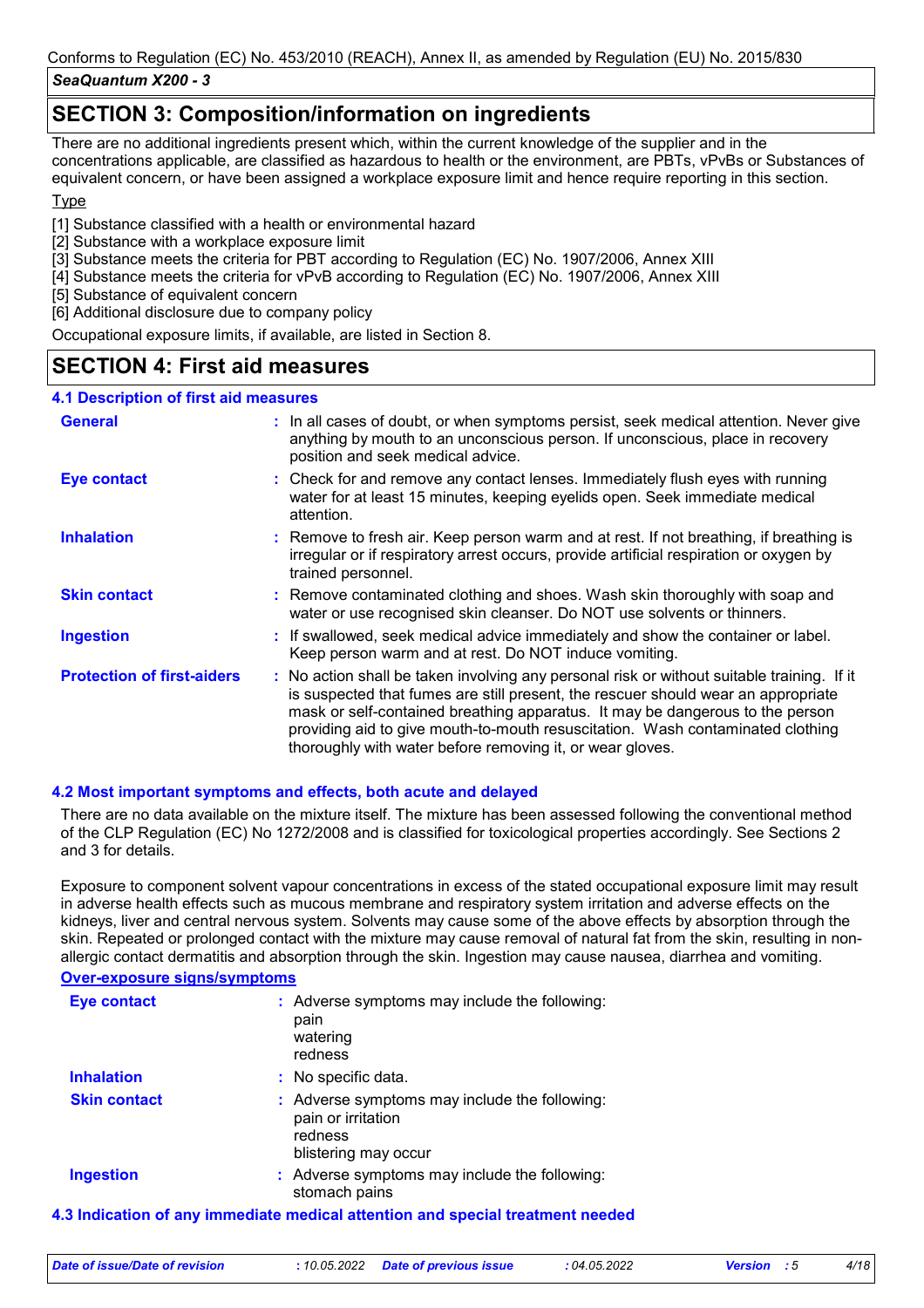## **SECTION 4: First aid measures**

| <b>Notes to physician</b> |  |  |
|---------------------------|--|--|
|                           |  |  |

**Notes to physician In case of inhalation of decomposition products in a fire, symptoms may be delayed.** The exposed person may need to be kept under medical surveillance for 48 hours. **Specific treatments :** No specific treatment.

See toxicological information (Section 11)

| <b>SECTION 5: Firefighting measures</b>                           |                                                                                                                              |  |  |  |
|-------------------------------------------------------------------|------------------------------------------------------------------------------------------------------------------------------|--|--|--|
| 5.1 Extinguishing media<br><b>Suitable extinguishing</b><br>media | : Recommended: alcohol-resistant foam, $CO2$ , powders, water spray.                                                         |  |  |  |
| <b>Unsuitable extinguishing</b><br>media                          | : Do not use water jet.                                                                                                      |  |  |  |
|                                                                   | 5.2 Special hazards arising from the substance or mixture                                                                    |  |  |  |
| <b>Hazards from the</b><br>substance or mixture                   | : Fire will produce dense black smoke. Exposure to decomposition products may<br>cause a health hazard.                      |  |  |  |
| <b>Hazardous combustion</b><br>products                           | : Decomposition products may include the following materials: carbon monoxide,<br>carbon dioxide, smoke, oxides of nitrogen. |  |  |  |
| <b>5.3 Advice for firefighters</b>                                |                                                                                                                              |  |  |  |
| <b>Special protective actions</b><br>for fire-fighters            | : Cool closed containers exposed to fire with water. Do not release runoff from fire to<br>drains or watercourses.           |  |  |  |
| <b>Special protective</b><br>equipment for fire-fighters          | : Appropriate breathing apparatus may be required.                                                                           |  |  |  |

## **SECTION 6: Accidental release measures**

|                                                                | 6.1 Personal precautions, protective equipment and emergency procedures                                                                                                                                                                                                            |
|----------------------------------------------------------------|------------------------------------------------------------------------------------------------------------------------------------------------------------------------------------------------------------------------------------------------------------------------------------|
| For non-emergency<br>personnel                                 | : Exclude sources of ignition and ventilate the area. Avoid breathing vapour or mist.<br>Refer to protective measures listed in sections 7 and 8.                                                                                                                                  |
|                                                                | <b>For emergency responders</b> : If specialised clothing is required to deal with the spillage, take note of any<br>information in Section 8 on suitable and unsuitable materials. See also the<br>information in "For non-emergency personnel".                                  |
| <b>6.2 Environmental</b><br>precautions                        | : Do not allow to enter drains or watercourses. If the product contaminates lakes,<br>rivers, or sewers, inform the appropriate authorities in accordance with local<br>regulations.                                                                                               |
| 6.3 Methods and material<br>for containment and<br>cleaning up | : Contain and collect spillage with non-combustible, absorbent material e.g. sand,<br>earth, vermiculite or diatomaceous earth and place in container for disposal<br>according to local regulations (see Section 13). Preferably clean with a detergent.<br>Avoid using solvents. |
| 6.4 Reference to other<br><b>sections</b>                      | : See Section 1 for emergency contact information.<br>See Section 8 for information on appropriate personal protective equipment.<br>See Section 13 for additional waste treatment information.                                                                                    |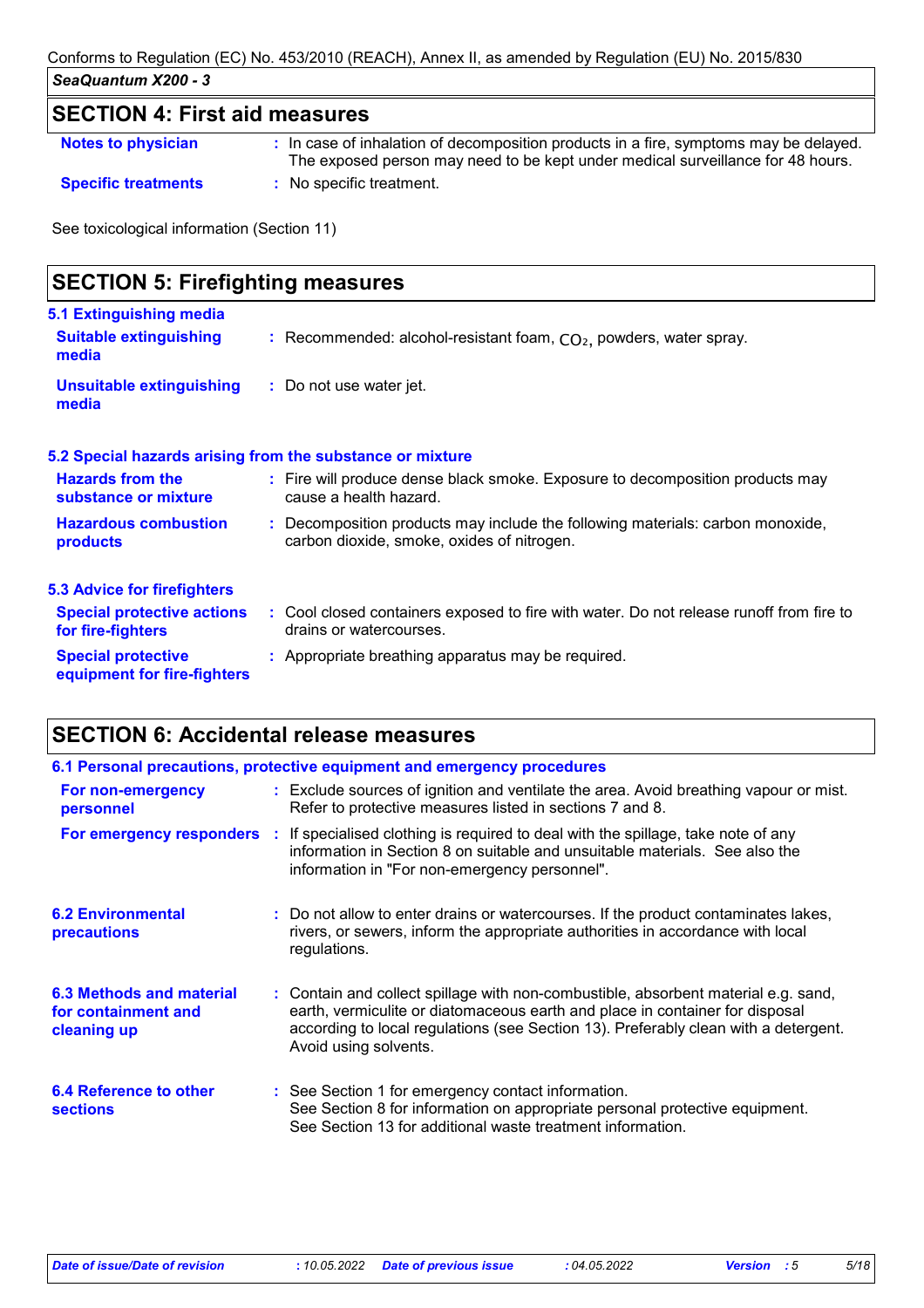### **SECTION 7: Handling and storage**

The information in this section contains generic advice and guidance. The list of Identified Uses in Section 1 should be consulted for any available use-specific information provided in the Exposure Scenario(s).

#### **7.1 Precautions for safe handling**

Prevent the creation of flammable or explosive concentrations of vapours in air and avoid vapour concentrations higher than the occupational exposure limits.

In addition, the product should only be used in areas from which all naked lights and other sources of ignition have been excluded. Electrical equipment should be protected to the appropriate standard.

Mixture may charge electrostatically: always use earthing leads when transferring from one container to another. Operators should wear antistatic footwear and clothing and floors should be of the conducting type.

Keep away from heat, sparks and flame. No sparking tools should be used.

Avoid contact with skin and eyes. Avoid the inhalation of dust, particulates, spray or mist arising from the application of this mixture. Avoid inhalation of dust from sanding.

Eating, drinking and smoking should be prohibited in areas where this material is handled, stored and processed.

Put on appropriate personal protective equipment (see Section 8).

Never use pressure to empty. Container is not a pressure vessel.

Always keep in containers made from the same material as the original one.

Comply with the health and safety at work laws.

Do not allow to enter drains or watercourses.

**Information on fire and explosion protection**

Vapours are heavier than air and may spread along floors. Vapours may form explosive mixtures with air.

When operators, whether spraying or not, have to work inside the spray booth, ventilation is unlikely to be sufficient to control particulates and solvent vapour in all cases. In such circumstances they should wear a compressed air-fed respirator during the spraying process and until such time as the particulates and solvent vapour concentration has fallen below the exposure limits.

#### **7.2 Conditions for safe storage, including any incompatibilities**

Store in accordance with local regulations.

#### **Notes on joint storage**

Keep away from: oxidising agents, strong alkalis, strong acids.

#### **Additional information on storage conditions**

Observe label precautions. Store in a dry, cool and well-ventilated area. Keep away from heat and direct sunlight. Keep away from sources of ignition. No smoking. Prevent unauthorised access. Containers that have been opened must be carefully resealed and kept upright to prevent leakage.

#### **7.3 Specific end use(s)**

**Recommendations :** : Not available.

**Industrial sector specific : solutions** : Not available.

### **SECTION 8: Exposure controls/personal protection**

The information in this section contains generic advice and guidance. Information is provided based on typical anticipated uses of the product. Additional measures might be required for bulk handling or other uses that could significantly increase worker exposure or environmental releases.

#### **8.1 Control parameters**

#### **Occupational exposure limits**

| <b>Exposure limit values</b><br><b>Product/ingredient name</b> |                                                                                                 |  |  |  |  |  |  |
|----------------------------------------------------------------|-------------------------------------------------------------------------------------------------|--|--|--|--|--|--|
| dicopper oxide                                                 | National institute of occupational safety and health (Spain,<br>4/2021).                        |  |  |  |  |  |  |
|                                                                | TWA: 0.01 mg/m <sup>3</sup> , (as Cu) 8 hours. Form: Respirable fraction                        |  |  |  |  |  |  |
| xylene                                                         | National institute of occupational safety and health (Spain,<br>4/2021). Absorbed through skin. |  |  |  |  |  |  |
|                                                                | STEL: 442 mg/m <sup>3</sup> 15 minutes.                                                         |  |  |  |  |  |  |
|                                                                | STEL: 100 ppm 15 minutes.                                                                       |  |  |  |  |  |  |
|                                                                | TWA: $221 \text{ mg/m}^3$ 8 hours.                                                              |  |  |  |  |  |  |
|                                                                | TWA: 50 ppm 8 hours.                                                                            |  |  |  |  |  |  |
| ethylbenzene                                                   | National institute of occupational safety and health (Spain,                                    |  |  |  |  |  |  |
| <b>Date of issue/Date of revision</b><br>:10.05.2022           | 6/18<br><b>Date of previous issue</b><br>:04.05.2022<br><b>Version</b><br>- 5                   |  |  |  |  |  |  |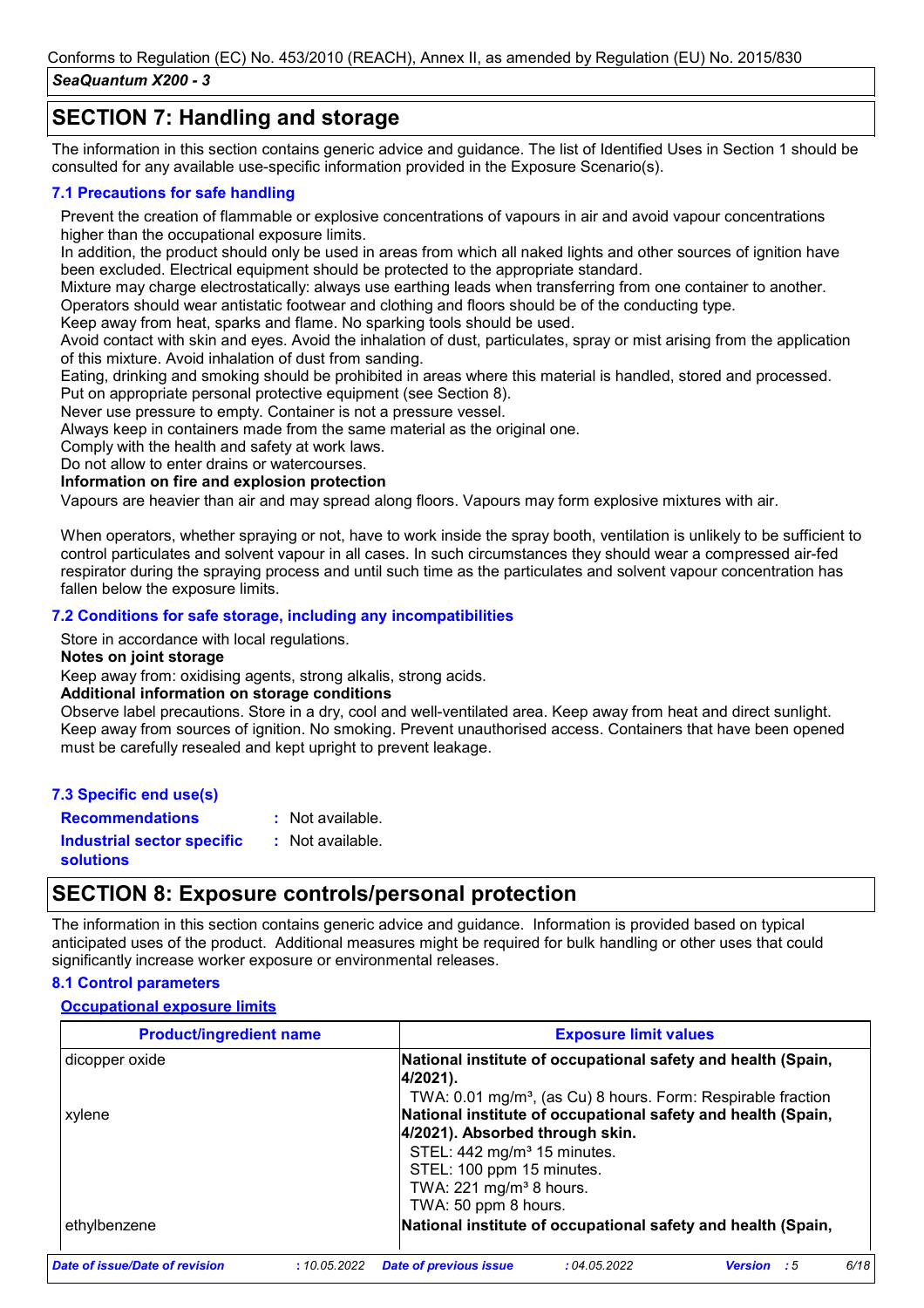### **SECTION 8: Exposure controls/personal protection**

|                                             | 4/2021). Absorbed through skin.                                                                                                                                                                                                                              |
|---------------------------------------------|--------------------------------------------------------------------------------------------------------------------------------------------------------------------------------------------------------------------------------------------------------------|
|                                             | TWA: 100 ppm 8 hours.                                                                                                                                                                                                                                        |
|                                             | TWA: $441$ mg/m <sup>3</sup> 8 hours.                                                                                                                                                                                                                        |
|                                             | STEL: 200 ppm 15 minutes.                                                                                                                                                                                                                                    |
|                                             | STEL: 884 mg/m <sup>3</sup> 15 minutes.                                                                                                                                                                                                                      |
| colophony                                   | National institute of occupational safety and health (Spain,                                                                                                                                                                                                 |
|                                             | 4/2021). Skin sensitiser.                                                                                                                                                                                                                                    |
| copper pyrithione                           | National institute of occupational safety and health (Spain,<br>4/2021).                                                                                                                                                                                     |
|                                             | TWA: 0.01 mg/m <sup>3</sup> , (as Cu) 8 hours. Form: Respirable fraction                                                                                                                                                                                     |
| <b>Recommended monitoring</b><br>procedures | If this product contains ingredients with exposure limits, personal, workplace<br>atmosphere or biological monitoring may be required to determine the effectiveness<br>of the ventilation or other control measures and/or the necessity to use respiratory |

/entilation or other control measures and/or the necessity to use respiratory protective equipment. Reference should be made to monitoring standards, such as the following: European Standard EN 689 (Workplace atmospheres - Guidance for the assessment of exposure by inhalation to chemical agents for comparison with limit values and measurement strategy) European Standard EN 14042 (Workplace atmospheres - Guide for the application and use of procedures for the assessment of exposure to chemical and biological agents) European Standard EN 482 (Workplace atmospheres - General requirements for the performance of procedures for the measurement of chemical agents) Reference to national guidance documents for methods for the determination of hazardous substances will also be required.

#### **DNELs/DMELs**

| <b>Product/ingredient name</b>                 | <b>Exposure</b>               | <b>Value</b>           | <b>Population</b> | <b>Effects</b>               |
|------------------------------------------------|-------------------------------|------------------------|-------------------|------------------------------|
| dicopper oxide                                 | Long term Oral                | $0.041$ mg/            | General           | Systemic                     |
|                                                |                               | kg bw/day              | population        |                              |
|                                                | Short term Oral               | $0.082$ mg/            | General           | Systemic                     |
|                                                |                               | kg bw/day              | population        |                              |
|                                                | Long term                     | 1 mg/ $m3$             | Workers           | Local                        |
|                                                | Inhalation                    |                        |                   |                              |
|                                                | Long term                     | 1 mg/ $m3$             | Workers           | Systemic                     |
|                                                | Inhalation                    |                        |                   |                              |
|                                                | Long term Dermal              | 137 mg/kg              | Workers           | Systemic                     |
|                                                |                               | bw/day                 |                   |                              |
| xylene                                         | Long term Oral                | $1.6$ mg/kg            | General           | Systemic                     |
|                                                |                               | bw/day                 | population        |                              |
|                                                | Long term                     | 14.8 mg/ $m^3$         | General           | Systemic                     |
|                                                | Inhalation                    |                        | population        |                              |
|                                                | Long term                     | $77 \text{ mg/m}^3$    | Workers           | Systemic                     |
|                                                | Inhalation                    |                        |                   |                              |
|                                                | Long term Dermal              | 108 mg/kg              | General           | Systemic                     |
|                                                |                               | bw/day                 | population        |                              |
|                                                | Long term Dermal              | 180 mg/kg              | Workers           | Systemic                     |
|                                                |                               | bw/day                 |                   |                              |
|                                                | Short term                    | 289 mg/m <sup>3</sup>  | Workers           | Local                        |
|                                                | Inhalation                    |                        |                   |                              |
|                                                | Short term                    | 289 mg/m <sup>3</sup>  | Workers           | Systemic                     |
|                                                | Inhalation                    |                        |                   |                              |
|                                                | Long term                     | 65.3 mg/m <sup>3</sup> | General           | Local                        |
|                                                | Inhalation                    |                        | population        |                              |
|                                                | Short term                    | 260 mg/ $m3$           | General           | Local                        |
|                                                | Inhalation                    |                        | population        |                              |
|                                                | Short term                    | 260 mg/ $m3$           | General           | Systemic                     |
|                                                | Inhalation                    |                        | population        |                              |
|                                                | Long term                     | 221 mg/m $3$           | Workers           | Local                        |
|                                                | Inhalation                    |                        |                   |                              |
| ethylbenzene                                   | Long term Oral                | $1.6$ mg/kg            | General           | Systemic                     |
|                                                |                               | bw/day                 | population        |                              |
|                                                | Long term                     | 15 mg/ $m3$            | General           | Systemic                     |
|                                                |                               |                        |                   |                              |
| : 10.05.2022<br>Date of issue/Date of revision | <b>Date of previous issue</b> | : 04.05.2022           |                   | 7/18<br><b>Version</b><br>:5 |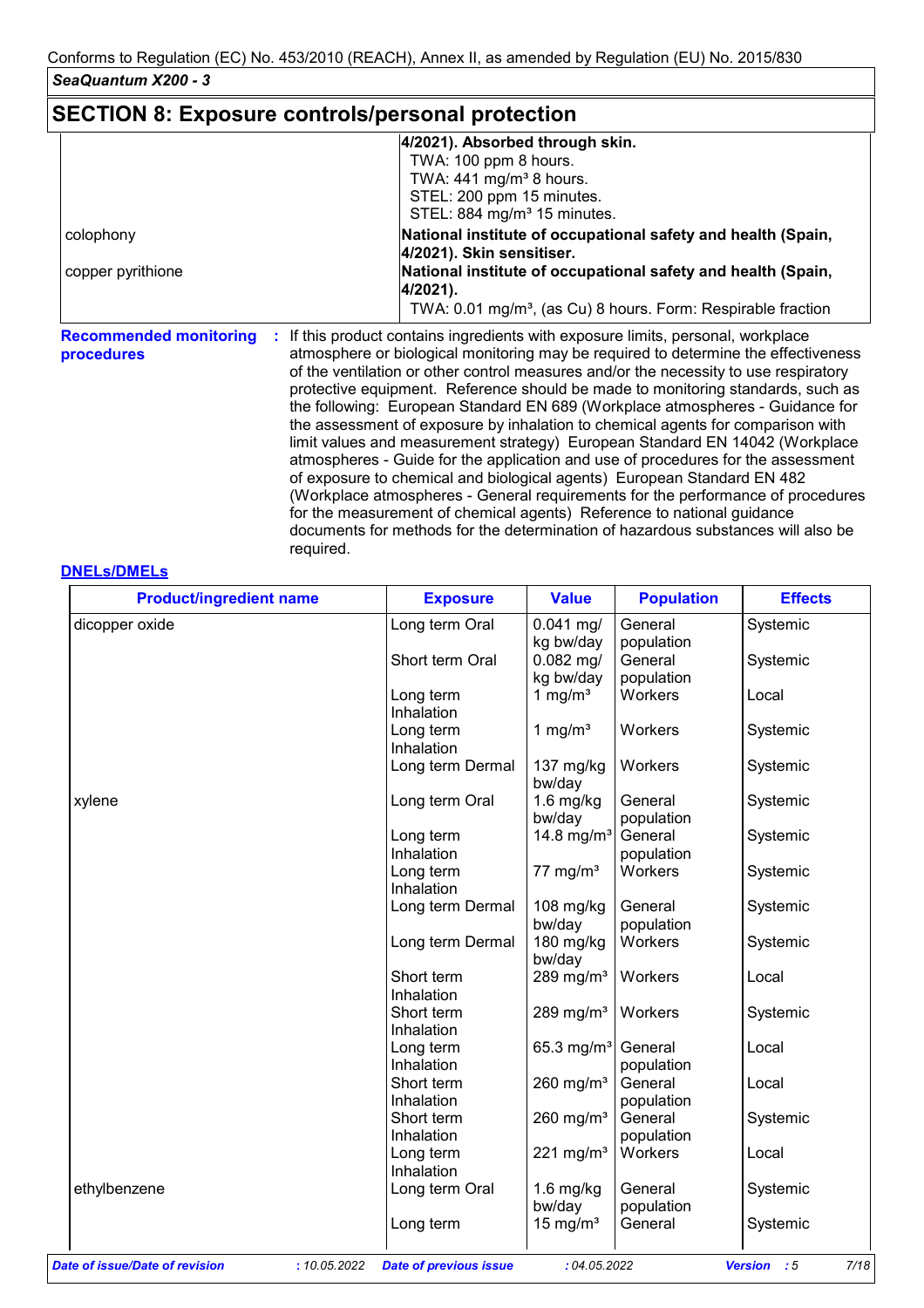| <b>SECTION 8: Exposure controls/personal protection</b> |                                                             |                                             |                                      |                      |
|---------------------------------------------------------|-------------------------------------------------------------|---------------------------------------------|--------------------------------------|----------------------|
|                                                         | Inhalation                                                  |                                             | population                           |                      |
|                                                         |                                                             |                                             | Workers                              |                      |
|                                                         | Long term<br>Inhalation                                     | 77 mg/m $3$                                 |                                      | Systemic             |
|                                                         | Long term Dermal                                            | $180$ mg/kg<br>bw/day                       | Workers                              | Systemic             |
|                                                         | Short term<br>Inhalation                                    | 293 mg/ $m3$                                | Workers                              | Local                |
|                                                         | Long term<br>Inhalation                                     | 442 mg/m <sup>3</sup>                       | Workers                              | Local                |
|                                                         | Short term<br>Inhalation                                    | 884 mg/m <sup>3</sup>                       | Workers                              | Systemic             |
| zinc oxide                                              | Long term Dermal                                            | 83 mg/kg<br>bw/day                          | Workers                              | Systemic             |
|                                                         | Long term<br>Inhalation                                     | 5 mg/ $m3$                                  | Workers                              | Systemic             |
|                                                         | Long term Dermal                                            | 83 mg/kg<br>bw/day                          | General<br>population<br>[Consumers] | Systemic             |
|                                                         | Long term<br>Inhalation                                     | $2.5$ mg/m <sup>3</sup>                     | General<br>population                | Systemic             |
|                                                         | Long term Oral                                              | $0.83$ mg/<br>kg bw/day                     | [Consumers]<br>General<br>population | Systemic             |
|                                                         | Long term                                                   | $0.5$ mg/m <sup>3</sup>                     | [Consumers]<br>Workers               | Local                |
|                                                         | Inhalation<br>Long term Oral                                | $0.83$ mg/<br>kg bw/day                     | General<br>population                | Systemic             |
|                                                         | Long term<br>Inhalation                                     | $2.5$ mg/m <sup>3</sup>                     | General<br>population                | Systemic             |
|                                                         | Long term<br>Inhalation                                     | 5 mg/ $m3$                                  | Workers                              | Systemic             |
|                                                         | Long term Dermal                                            | 83 mg/kg<br>bw/day                          | General<br>population                | Systemic             |
|                                                         | Long term Dermal                                            | 83 mg/kg<br>bw/day                          | Workers                              | Systemic             |
| colophony                                               | Long term Dermal                                            | 25 mg/kg<br>bw/day                          | Workers                              | Systemic             |
|                                                         | Long term<br>Inhalation                                     | 176 mg/m $3$                                | Workers                              | Systemic             |
|                                                         | Long term Dermal                                            | 15 mg/kg<br>bw/day                          | General<br>population<br>[Consumers] | Systemic             |
|                                                         | Long term<br>Inhalation                                     | 52 mg/ $m3$                                 | General<br>population<br>[Consumers] | Systemic             |
|                                                         | Long term Oral                                              | 15 mg/kg<br>bw/day                          | General<br>population<br>[Consumers] | Systemic             |
|                                                         | Long term Oral                                              | $10$ mg/kg<br>bw/day                        | General<br>population                | Systemic             |
|                                                         | Long term Dermal                                            | 10 mg/kg<br>bw/day                          | General<br>population                | Systemic             |
|                                                         | Long term Dermal                                            | 17 mg/kg<br>bw/day                          | Workers                              | Systemic             |
|                                                         | Long term<br>Inhalation                                     | 35 mg/ $m3$                                 | General<br>population                | Systemic             |
|                                                         | Long term<br>Inhalation                                     | 117 mg/m <sup>3</sup>                       | Workers                              | Systemic             |
| hydrocarbons, C9, aromatics                             | Long term Dermal<br>Long term                               | 25 mg/kg<br>bw/day<br>150 mg/m <sup>3</sup> | Workers<br>Workers                   | Systemic<br>Systemic |
| <b>Date of issue/Date of revision</b>                   | Inhalation<br><b>Date of previous issue</b><br>: 10.05.2022 | : 04.05.2022                                |                                      | Version : 5<br>8/18  |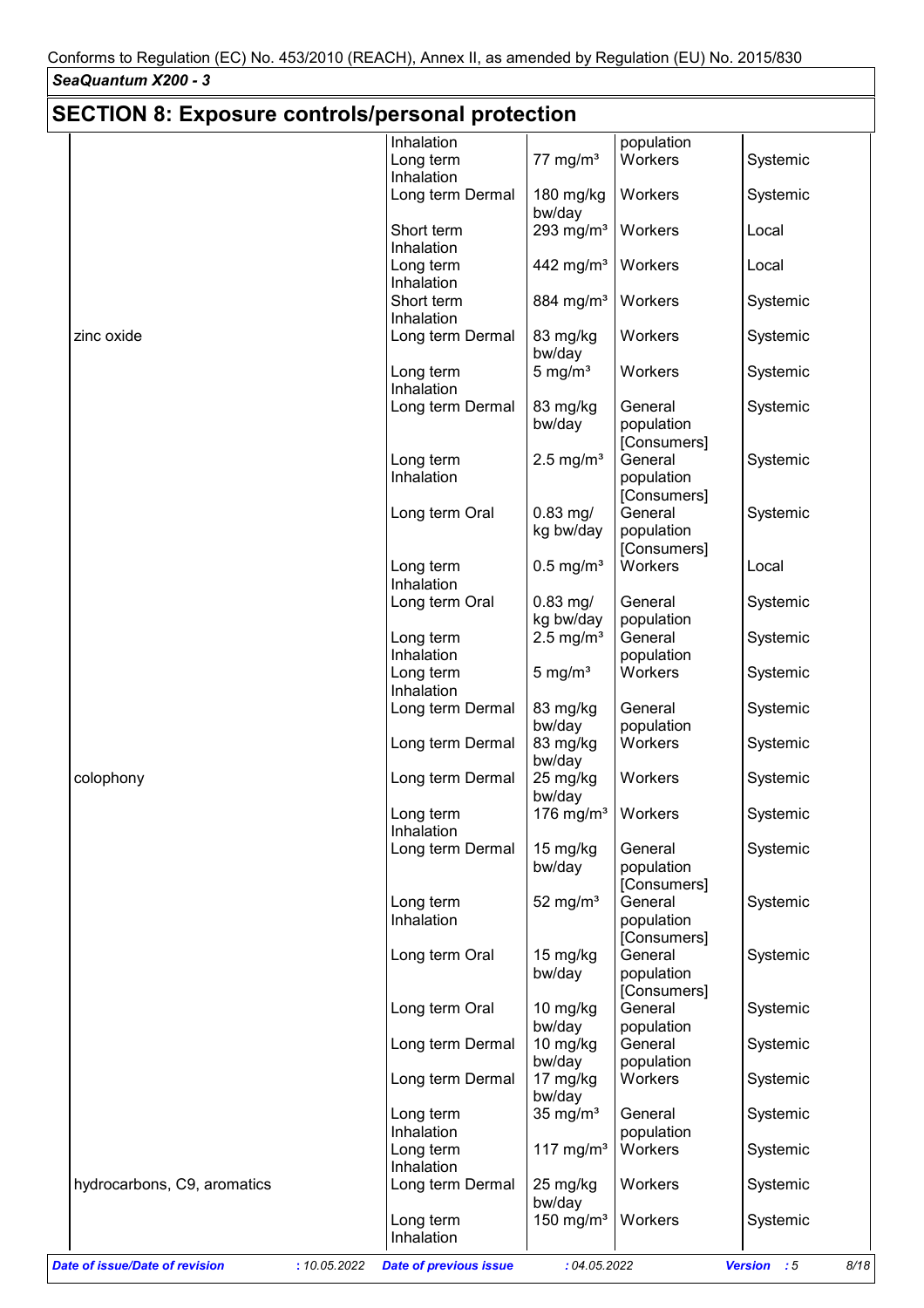## **SECTION 8: Exposure controls/personal protection**

| Long term Dermal | 11 $mg/kg$               | General     | Systemic |
|------------------|--------------------------|-------------|----------|
|                  | bw/day                   | population  |          |
|                  |                          | [Consumers] |          |
| Long term        | $32 \text{ mg/m}^3$      | General     | Systemic |
| Inhalation       |                          | population  |          |
|                  |                          | [Consumers] |          |
| Long term Oral   | 11 $mg/kg$               | General     | Systemic |
|                  | bw/day                   | population  |          |
|                  |                          | [Consumers] |          |
| Long term        | $0.41$ mg/m <sup>3</sup> | General     | Systemic |
| Inhalation       |                          | population  |          |
| Long term        | 1.9 mg/ $m3$             | Workers     | Systemic |
| Inhalation       |                          |             |          |
| Long term        | 178.57 mg/               | General     | Local    |
| Inhalation       | m <sup>3</sup>           | population  |          |
| Short term       | 640 mg/ $m3$             | General     | Local    |
| Inhalation       |                          | population  |          |
| Long term        | 837.5 mg/                | Workers     | Local    |
| Inhalation       | m <sup>3</sup>           |             |          |
| Short term       | 1066.67                  | Workers     | Local    |
| Inhalation       | mg/m <sup>3</sup>        |             |          |
| Short term       | 1152 mg/                 | General     | Systemic |
| Inhalation       | m <sup>3</sup>           | population  |          |
| Short term       | 1286.4 mg/               | Workers     | Systemic |
| Inhalation       | m <sup>3</sup>           |             |          |
|                  |                          |             |          |

#### **PNECs**

| <b>Product/ingredient name</b> |              | <b>Compartment Detail</b>     | <b>Value</b>     | <b>Method Detail</b>         |
|--------------------------------|--------------|-------------------------------|------------------|------------------------------|
| dicopper oxide                 |              | Fresh water                   | 7.8 µg/l         |                              |
|                                |              | Marine                        | $5.2 \mu g/l$    |                              |
|                                |              | Sewage Treatment              | 230 µg/l         |                              |
|                                |              | Plant                         |                  |                              |
|                                |              | Fresh water sediment          | 87 mg/kg dwt     |                              |
|                                |              | Marine water sediment         | 676 mg/kg dwt    |                              |
|                                |              | Soil                          | 65 mg/kg dwt     |                              |
| xylene                         |              | Fresh water                   | 0.327 mg/l       |                              |
|                                |              | Marine                        | 0.327 mg/l       |                              |
|                                |              | Sewage Treatment              | 6.58 mg/l        |                              |
|                                |              | Plant                         |                  |                              |
|                                |              | Fresh water sediment          | 12.46 mg/kg dwt  |                              |
|                                |              | Marine water sediment         | 12.46 mg/kg dwt  |                              |
|                                |              | Soil                          | 2.31 mg/kg dwt   |                              |
| ethylbenzene                   |              | Fresh water                   | $0.1$ mg/l       |                              |
|                                |              | Marine                        | $0.01$ mg/l      |                              |
|                                |              | Sewage Treatment              | 9.6 mg/l         |                              |
|                                |              | Plant                         |                  |                              |
|                                |              | Fresh water sediment          | 13.7 mg/kg dwt   |                              |
|                                |              | Soil                          | 2.68 mg/kg dwt   |                              |
|                                |              | <b>Secondary Poisoning</b>    | 20 mg/kg         |                              |
| zinc oxide                     |              | Fresh water                   | 20.6 µg/l        |                              |
|                                |              | Marine                        | $6.1$ µg/l       |                              |
|                                |              | Sewage Treatment              | 52 µg/l          |                              |
|                                |              | Plant                         |                  |                              |
|                                |              | Fresh water sediment          | 117.8 mg/kg dwt  |                              |
|                                |              | Marine water sediment         | 56.5 mg/kg dwt   |                              |
|                                |              | Soil                          | 35.6 mg/kg dwt   |                              |
| colophony                      |              | Fresh water                   | 0.0054 mg/l      |                              |
|                                |              | Marine                        | 0.00054 mg/l     |                              |
|                                |              | Sewage Treatment              | 1000 mg/l        |                              |
|                                |              | Plant                         |                  |                              |
|                                |              | Fresh water sediment          | $0.02$ mg/kg dwt |                              |
|                                |              | Marine water sediment         | 0.002 mg/kg dwt  |                              |
| Date of issue/Date of revision | : 10.05.2022 | <b>Date of previous issue</b> | :04.05.2022      | 9/18<br><b>Version</b><br>:5 |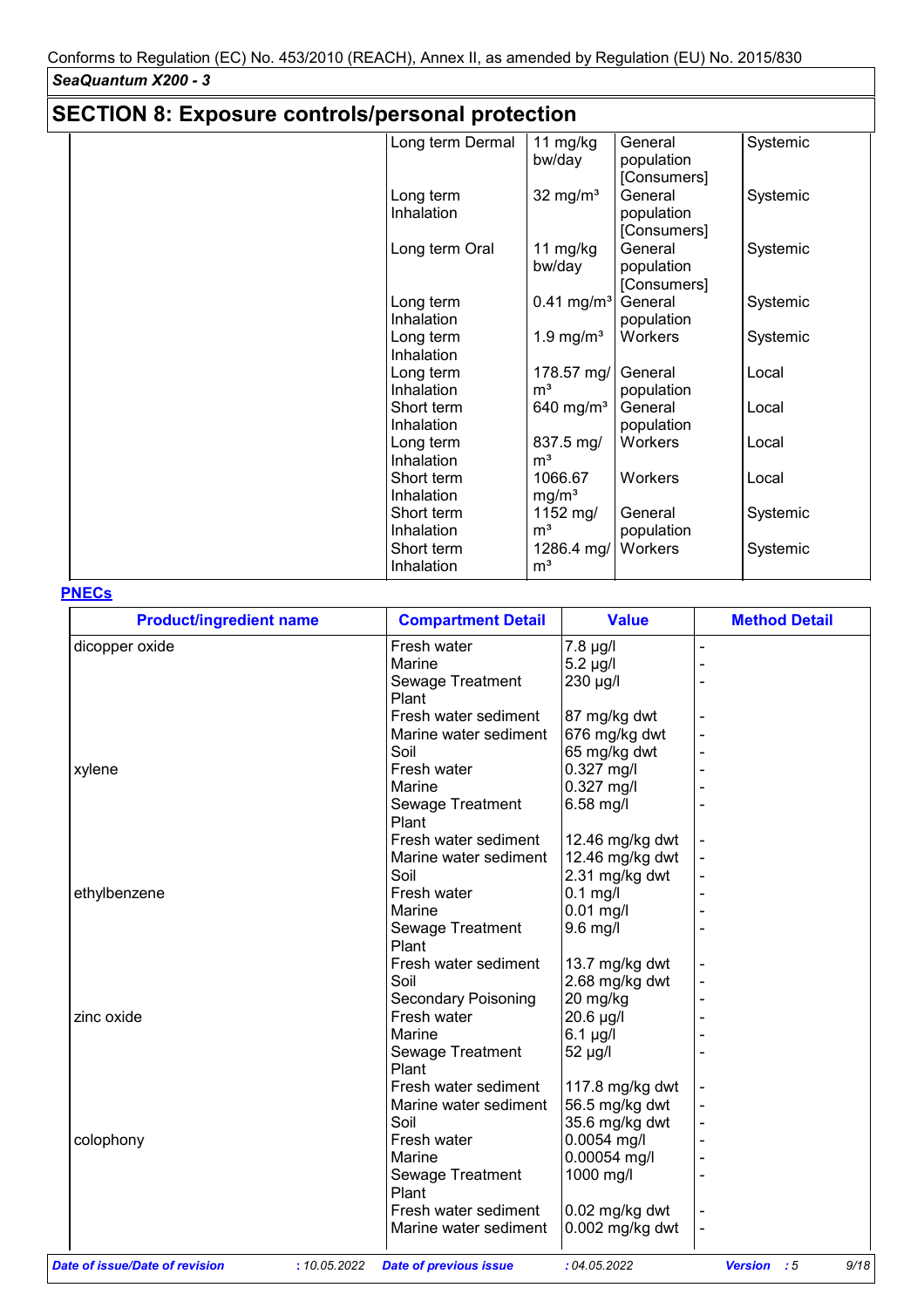| <b>SECTION 8: Exposure controls/personal protection</b> |                                       | Soil                                                                                                                                                                                                                                                                                                                                                                                                         | 0.0015 mg/kg dwt  -                                                                                                                                                                                                                                                                                                                                                                                                                                                                                                                                                                                                                                                                                                                                                                                                                                                                                                                                                                                                                                                                                                                                                                                                                               |  |  |  |
|---------------------------------------------------------|---------------------------------------|--------------------------------------------------------------------------------------------------------------------------------------------------------------------------------------------------------------------------------------------------------------------------------------------------------------------------------------------------------------------------------------------------------------|---------------------------------------------------------------------------------------------------------------------------------------------------------------------------------------------------------------------------------------------------------------------------------------------------------------------------------------------------------------------------------------------------------------------------------------------------------------------------------------------------------------------------------------------------------------------------------------------------------------------------------------------------------------------------------------------------------------------------------------------------------------------------------------------------------------------------------------------------------------------------------------------------------------------------------------------------------------------------------------------------------------------------------------------------------------------------------------------------------------------------------------------------------------------------------------------------------------------------------------------------|--|--|--|
|                                                         |                                       |                                                                                                                                                                                                                                                                                                                                                                                                              |                                                                                                                                                                                                                                                                                                                                                                                                                                                                                                                                                                                                                                                                                                                                                                                                                                                                                                                                                                                                                                                                                                                                                                                                                                                   |  |  |  |
| <b>8.2 Exposure controls</b>                            |                                       |                                                                                                                                                                                                                                                                                                                                                                                                              |                                                                                                                                                                                                                                                                                                                                                                                                                                                                                                                                                                                                                                                                                                                                                                                                                                                                                                                                                                                                                                                                                                                                                                                                                                                   |  |  |  |
| <b>Appropriate engineering</b><br><b>controls</b>       |                                       |                                                                                                                                                                                                                                                                                                                                                                                                              | : Provide adequate ventilation. Where reasonably practicable, this should be<br>achieved by the use of local exhaust ventilation and good general extraction. If<br>these are not sufficient to maintain concentrations of particulates and solvent<br>vapours below the OEL, suitable respiratory protection must be worn.                                                                                                                                                                                                                                                                                                                                                                                                                                                                                                                                                                                                                                                                                                                                                                                                                                                                                                                       |  |  |  |
| <b>Individual protection measures</b>                   |                                       |                                                                                                                                                                                                                                                                                                                                                                                                              |                                                                                                                                                                                                                                                                                                                                                                                                                                                                                                                                                                                                                                                                                                                                                                                                                                                                                                                                                                                                                                                                                                                                                                                                                                                   |  |  |  |
| <b>Hygiene measures</b>                                 |                                       | showers are close to the workstation location.                                                                                                                                                                                                                                                                                                                                                               | : Wash hands, forearms and face thoroughly after handling chemical products, before<br>eating, smoking and using the lavatory and at the end of the working period.<br>Appropriate techniques should be used to remove potentially contaminated clothing.<br>Contaminated work clothing should not be allowed out of the workplace. Wash<br>contaminated clothing before reusing. Ensure that eyewash stations and safety                                                                                                                                                                                                                                                                                                                                                                                                                                                                                                                                                                                                                                                                                                                                                                                                                         |  |  |  |
| <b>Eye/face protection</b>                              | instead.                              |                                                                                                                                                                                                                                                                                                                                                                                                              | : Safety eyewear complying to EN 166 should be used when a risk assessment<br>indicates this is necessary to avoid exposure to liquid splashes, mists, gases or<br>dusts. If contact is possible, the following protection should be worn, unless the<br>assessment indicates a higher degree of protection: chemical splash goggles and/<br>or face shield. If inhalation hazards exist, a full-face respirator may be required                                                                                                                                                                                                                                                                                                                                                                                                                                                                                                                                                                                                                                                                                                                                                                                                                  |  |  |  |
| <b>Skin protection</b>                                  |                                       |                                                                                                                                                                                                                                                                                                                                                                                                              |                                                                                                                                                                                                                                                                                                                                                                                                                                                                                                                                                                                                                                                                                                                                                                                                                                                                                                                                                                                                                                                                                                                                                                                                                                                   |  |  |  |
| <b>Gloves</b>                                           | material.<br>correctly.<br><b>PVC</b> | damage and poor maintenance.<br>applied once exposure has occurred.<br>Wear suitable gloves tested to EN374.<br>polyvinyl alcohol (PVA)                                                                                                                                                                                                                                                                      | There is no one glove material or combination of materials that will give unlimited<br>resistance to any individual or combination of chemicals.<br>The breakthrough time must be greater than the end use time of the product.<br>The instructions and information provided by the glove manufacturer on use,<br>storage, maintenance and replacement must be followed.<br>Gloves should be replaced regularly and if there is any sign of damage to the glove<br>Always ensure that gloves are free from defects and that they are stored and used<br>The performance or effectiveness of the glove may be reduced by physical/chemical<br>Barrier creams may help to protect the exposed areas of the skin but should not be<br>Not recommended, gloves (breakthrough time) < 1 hour: neoprene, butyl rubber,<br>Recommended, gloves(breakthrough time) > 8 hours: nitrile rubber, 4H, Teflon,<br>For right choice of glove materials, with focus on chemical resistance and time of<br>penetration, seek advice by the supplier of chemical resistant gloves.<br>The user must check that the final choice of type of glove selected for handling this<br>product is the most appropriate and takes into account the particular conditions of |  |  |  |
| <b>Body protection</b>                                  |                                       | use, as included in the user's risk assessment.                                                                                                                                                                                                                                                                                                                                                              | : Personnel should wear antistatic clothing made of natural fibres or of high-                                                                                                                                                                                                                                                                                                                                                                                                                                                                                                                                                                                                                                                                                                                                                                                                                                                                                                                                                                                                                                                                                                                                                                    |  |  |  |
| <b>Other skin protection</b>                            |                                       | temperature-resistant synthetic fibres.                                                                                                                                                                                                                                                                                                                                                                      | : Appropriate footwear and any additional skin protection measures should be                                                                                                                                                                                                                                                                                                                                                                                                                                                                                                                                                                                                                                                                                                                                                                                                                                                                                                                                                                                                                                                                                                                                                                      |  |  |  |
|                                                         |                                       |                                                                                                                                                                                                                                                                                                                                                                                                              | selected based on the task being performed and the risks involved and should be<br>approved by a specialist before handling this product.                                                                                                                                                                                                                                                                                                                                                                                                                                                                                                                                                                                                                                                                                                                                                                                                                                                                                                                                                                                                                                                                                                         |  |  |  |
| <b>Respiratory protection</b>                           |                                       | : If workers are exposed to concentrations above the exposure limit, they must use a<br>respirator according to EN 140. Use respiratory mask with charcoal and dust filter<br>when spraying this product, according to EN 14387 (as filter combination A2-P2). In<br>confined spaces, use compressed-air or fresh-air respiratory equipment. When use<br>of roller or brush, consider use of charcoalfilter. |                                                                                                                                                                                                                                                                                                                                                                                                                                                                                                                                                                                                                                                                                                                                                                                                                                                                                                                                                                                                                                                                                                                                                                                                                                                   |  |  |  |
| <b>Environmental exposure</b><br><b>controls</b>        |                                       | : Do not allow to enter drains or watercourses.                                                                                                                                                                                                                                                                                                                                                              |                                                                                                                                                                                                                                                                                                                                                                                                                                                                                                                                                                                                                                                                                                                                                                                                                                                                                                                                                                                                                                                                                                                                                                                                                                                   |  |  |  |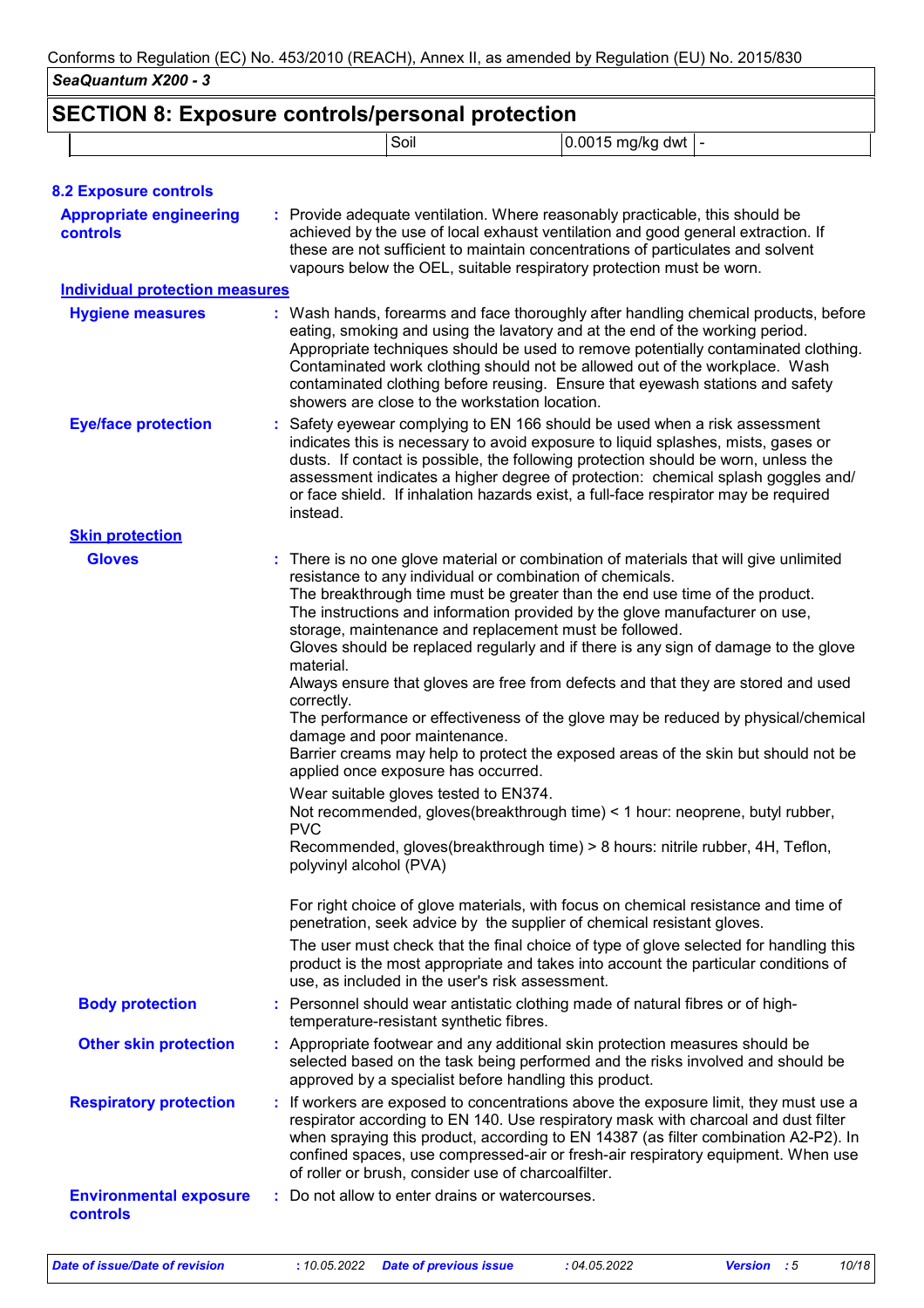## **SECTION 9: Physical and chemical properties**

#### **9.1 Information on basic physical and chemical properties**

| <b>Appearance</b>                                          |                                                                                                                                     |
|------------------------------------------------------------|-------------------------------------------------------------------------------------------------------------------------------------|
| <b>Physical state</b>                                      | $:$ Liquid.                                                                                                                         |
| <b>Colour</b>                                              | $:$ Red                                                                                                                             |
| <b>Odour</b>                                               | : Characteristic.                                                                                                                   |
| <b>Odour threshold</b>                                     | : Not applicable.                                                                                                                   |
| pH                                                         | : Not applicable.                                                                                                                   |
| <b>Melting point/freezing point</b>                        | : Not applicable.                                                                                                                   |
| <b>Initial boiling point and</b><br>boiling range          | : Lowest known value: 136.1°C (277°F) (ethylbenzene). Weighted average:<br>140.91°C (285.6°F)                                       |
| <b>Flash point</b>                                         | : Closed cup: 25°C                                                                                                                  |
| <b>Evaporation rate</b>                                    | Highest known value: 0.84 (ethylbenzene) Weighted average: 0.79 compared<br>with butyl acetate                                      |
| <b>Flammability (solid, gas)</b>                           | : Not applicable.                                                                                                                   |
| <b>Upper/lower flammability or</b><br>explosive limits     | $: 0.8 - 7.6%$                                                                                                                      |
| <b>Vapour pressure</b>                                     | : Highest known value: 1.2 kPa (9.3 mm Hg) (at $20^{\circ}$ C) (ethylbenzene). Weighted<br>average: 0.97 kPa (7.28 mm Hg) (at 20°C) |
| <b>Vapour density</b>                                      | : Highest known value: $3.7$ (Air = 1) (xylene). Weighted average: $3.7$ (Air = 1)                                                  |
| <b>Density</b>                                             | : $1.935$ g/cm <sup>3</sup>                                                                                                         |
| <b>Solubility(ies)</b>                                     | : Insoluble in the following materials: cold water and hot water.                                                                   |
| Partition coefficient: n-octanol/: Not available.<br>water |                                                                                                                                     |
| <b>Auto-ignition temperature</b>                           | : Lowest known value: 280 to 470 $^{\circ}$ C (536 to 878 $^{\circ}$ F) (hydrocarbons, C9,<br>aromatics).                           |
| <b>Decomposition temperature</b>                           | : Not available.                                                                                                                    |
| <b>Viscosity</b>                                           | Kinematic (40°C): >20.5 mm <sup>2</sup> /s (>20.5 cSt)                                                                              |
| <b>Explosive properties</b>                                | : Not available.                                                                                                                    |
| <b>Oxidising properties</b>                                | : Not available.                                                                                                                    |

#### **9.2 Other information**

No additional information.

### **SECTION 10: Stability and reactivity**

| <b>10.1 Reactivity</b>                            |    | : No specific test data related to reactivity available for this product or its ingredients.                                      |
|---------------------------------------------------|----|-----------------------------------------------------------------------------------------------------------------------------------|
| <b>10.2 Chemical stability</b>                    |    | : Stable under recommended storage and handling conditions (see Section 7).                                                       |
| <b>10.3 Possibility of</b><br>hazardous reactions |    | : Under normal conditions of storage and use, hazardous reactions will not occur.                                                 |
| <b>10.4 Conditions to avoid</b>                   |    | : When exposed to high temperatures may produce hazardous decomposition<br>products.                                              |
| 10.5 Incompatible materials                       | ÷. | Keep away from the following materials to prevent strong exothermic reactions:<br>oxidising agents, strong alkalis, strong acids. |
| <b>10.6 Hazardous</b><br>decomposition products   |    | Decomposition products may include the following materials: carbon monoxide,<br>carbon dioxide, smoke, oxides of nitrogen.        |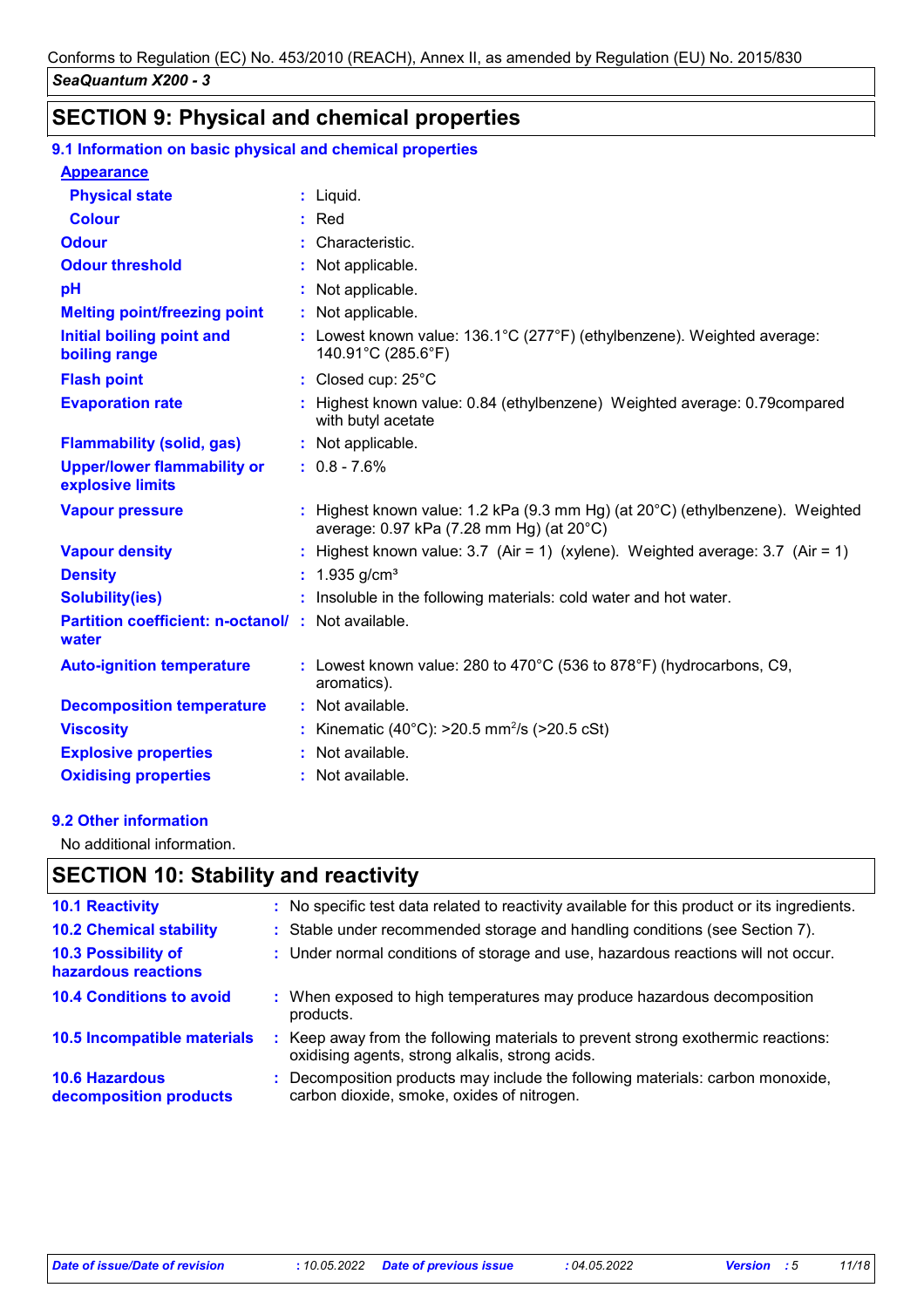### **SECTION 11: Toxicological information**

#### **11.1 Information on toxicological effects**

There are no data available on the mixture itself. The mixture has been assessed following the conventional method of the CLP Regulation (EC) No 1272/2008 and is classified for toxicological properties accordingly. See Sections 2 and 3 for details.

Exposure to component solvent vapour concentrations in excess of the stated occupational exposure limit may result in adverse health effects such as mucous membrane and respiratory system irritation and adverse effects on the kidneys, liver and central nervous system. Solvents may cause some of the above effects by absorption through the skin. Repeated or prolonged contact with the mixture may cause removal of natural fat from the skin, resulting in nonallergic contact dermatitis and absorption through the skin. Ingestion may cause nausea, diarrhea and vomiting.

#### **Acute toxicity**

| <b>Product/ingredient name</b> | <b>Result</b>                    | <b>Species</b> | <b>Dose</b>         | <b>Exposure</b>          |
|--------------------------------|----------------------------------|----------------|---------------------|--------------------------|
| dicopper oxide                 | <b>LC50 Inhalation Dusts and</b> | Rat            | $3.34$ mg/l         | 4 hours                  |
|                                | mists<br>LD50 Oral               | Rat            | 1340 mg/kg          |                          |
| xylene                         | <b>LC50 Inhalation Vapour</b>    | Rat            | $20$ mg/l           | 4 hours                  |
|                                | LD50 Oral                        | Rat            | 4300 mg/kg          |                          |
|                                | <b>TDLo Dermal</b>               | l Rabbit       | 4300 mg/kg          |                          |
| ethylbenzene                   | <b>LC50 Inhalation Vapour</b>    | Rat - Male     | $17.8$ mg/l         | 4 hours                  |
|                                | LD50 Dermal                      | Rabbit         | >5000 mg/kg         | $\blacksquare$           |
|                                | LD50 Oral                        | Rat            | 3500 mg/kg          |                          |
| copper pyrithione              | <b>LC50 Inhalation Dusts and</b> | Rat            | $70 \text{ mg/m}^3$ | 4 hours                  |
|                                | mists                            |                |                     |                          |
|                                | LD50 Dermal                      | Rabbit         | 300 mg/kg           | $\overline{\phantom{0}}$ |
|                                | LD50 Oral                        | Rat            | $200$ mg/kg         |                          |

#### **Acute toxicity estimates**

| <b>Route</b>                 | <b>ATE value</b> |
|------------------------------|------------------|
| l Oral                       | 929.71 mg/kg     |
| Dermal                       | 5556.4 mg/kg     |
| Inhalation (vapours)         | 104.13 mg/l      |
| Inhalation (dusts and mists) | $2.66$ mg/l      |

#### **Irritation/Corrosion**

| <b>Product/ingredient name</b> | <b>Exposure</b>                       | <b>Species</b>                     | <b>Score</b>             | <b>Exposure</b>            | <b>Observation</b> |
|--------------------------------|---------------------------------------|------------------------------------|--------------------------|----------------------------|--------------------|
| dicopper oxide                 | Eyes - Cornea opacity                 | Rabbit                             |                          | 72 hours                   |                    |
|                                | Eyes - Redness of the<br>conjunctivae | Rabbit                             |                          | 48 hours                   |                    |
| xylene                         | Eyes - Mild irritant                  | Rabbit                             |                          | 87 milligrams              |                    |
|                                | Skin - Mild irritant                  | Rat                                | $\blacksquare$           | 8 hours 60<br>Imicroliters |                    |
| zinc oxide                     | Eyes - Mild irritant                  | Rabbit                             |                          | 24 hours 500<br>mg         |                    |
|                                | Skin - Mild irritant                  | Rabbit                             |                          | 24 hours 500<br>lmg        |                    |
| copper pyrithione              | Eyes - Severe irritant                | Mammal -<br>species<br>unspecified | $\overline{\phantom{0}}$ |                            |                    |
|                                | Skin - Irritant                       | Mammal -<br>species<br>unspecified |                          |                            |                    |

#### **Sensitisation**

| <b>Product/ingredient name</b> | <b>Route of</b><br>exposure | <b>Species</b>                  | <b>Result</b> |
|--------------------------------|-----------------------------|---------------------------------|---------------|
| colophony                      | skin                        | Mammal - species<br>unspecified | Sensitising   |
| <b>Mutagenicity</b>            |                             |                                 |               |

*Date of issue/Date of revision* **:** *10.05.2022 Date of previous issue : 04.05.2022 Version : 5 12/18*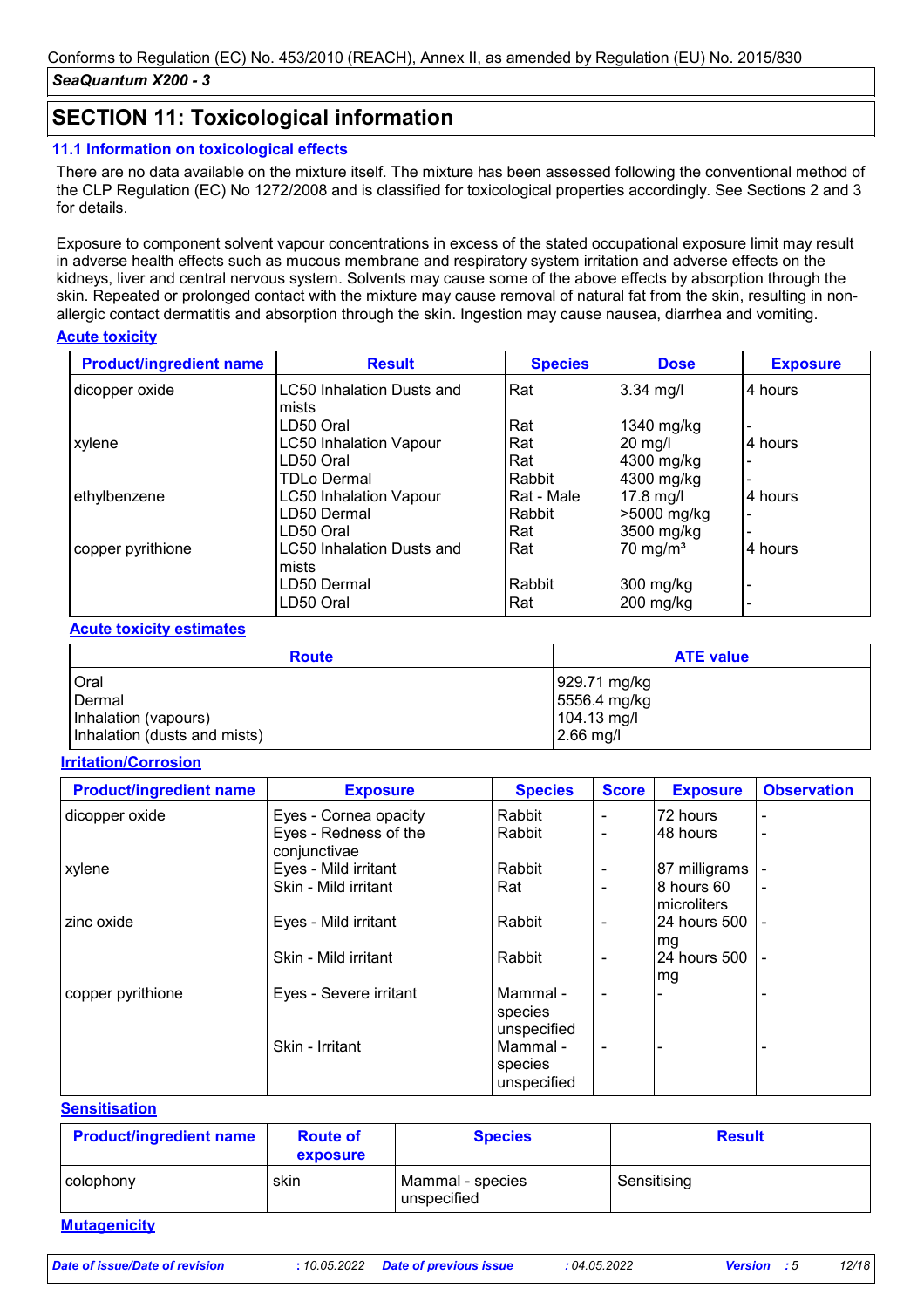### **SECTION 11: Toxicological information**

No known significant effects or critical hazards.

#### **Carcinogenicity**

No known significant effects or critical hazards.

#### **Reproductive toxicity**

| <b>Product/ingredient name</b> | <b>Maternal</b><br>toxicity | <b>Fertility</b> | <b>Developmental</b><br>toxicity | <b>Species</b>                  | <b>Dose</b>                         | <b>Exposure</b> |
|--------------------------------|-----------------------------|------------------|----------------------------------|---------------------------------|-------------------------------------|-----------------|
| copper pyrithione              |                             |                  | lPositive                        | Mammal - species<br>unspecified | Route of<br>exposure<br>lunreported |                 |

**Developmental effects : Fertility effects :**

: No known significant effects or critical hazards.

: No known significant effects or critical hazards.

#### **Specific target organ toxicity (single exposure)**

| <b>Product/ingredient name</b> | <b>Category</b> | <b>Route of</b><br>exposure | <b>Target organs</b>                    |
|--------------------------------|-----------------|-----------------------------|-----------------------------------------|
| <b>xylene</b>                  | Category 3      |                             | Respiratory tract<br>irritation         |
| hydrocarbons, C9, aromatics    | Category 3      |                             | Respiratory tract<br>lirritation        |
|                                | Category 3      |                             | Narcotic effects                        |
| copper pyrithione              | Category 3      |                             | Respiratory tract<br><b>lirritation</b> |

#### **Specific target organ toxicity (repeated exposure)**

| <b>Product/ingredient name</b> | <b>Category</b> | <b>Route of</b><br>exposure | <b>Target organs</b> |
|--------------------------------|-----------------|-----------------------------|----------------------|
| ethylbenzene                   | Category 2      |                             | hearing organs       |
| copper pyrithione              | Category 1      |                             | nervous system       |

#### **Aspiration hazard**

| <b>Product/ingredient name</b> | <b>Result</b>                         |  |
|--------------------------------|---------------------------------------|--|
| xylene                         | <b>ASPIRATION HAZARD - Category 1</b> |  |
| ethylbenzene                   | <b>ASPIRATION HAZARD - Category 1</b> |  |
| hydrocarbons, C9, aromatics    | <b>ASPIRATION HAZARD - Category 1</b> |  |

**Other information :**

: None identified.

### **SECTION 12: Ecological information**

#### **12.1 Toxicity**

There are no data available on the mixture itself. Do not allow to enter drains or watercourses.

The mixture has been assessed following the summation method of the CLP Regulation (EC) No 1272/2008 and is classified for eco-toxicological properties accordingly. See Sections 2 and 3 for details.

| <b>Product/ingredient name</b> | <b>Result</b>                                 | <b>Species</b>                | <b>Exposure</b> |
|--------------------------------|-----------------------------------------------|-------------------------------|-----------------|
| dicopper oxide                 | Acute LC50 0.075 mg/l Fresh water             | Fish - Danio rerio            | 96 hours        |
|                                | Chronic NOEC 0.001 mg/l                       | Algae                         |                 |
|                                | Chronic NOEC 0.0052 mg/l                      | Algae                         |                 |
| xylene                         | Acute LC50 8500 µg/l Marine water             | Crustaceans - Palaemonetes    | 48 hours        |
|                                |                                               | pugio                         |                 |
|                                | Acute LC50 13400 µg/l Fresh water             | Fish - Pimephales promelas    | 96 hours        |
| ethylbenzene                   | Acute EC50 7700 µg/l Marine water             | Algae - Skeletonema costatum  | 96 hours        |
|                                | Acute EC50 2.93 mg/l                          | Daphnia                       | 48 hours        |
|                                | Acute LC50 4.2 mg/l                           | Fish                          | 96 hours        |
| zinc oxide                     | Acute LC50 1.1 ppm Fresh water                | Fish - Oncorhynchus mykiss    | 96 hours        |
|                                | Chronic NOEC 0.02 mg/l Fresh water            | Algae - Pseudokirchneriella   | 72 hours        |
|                                |                                               | subcapitata - Exponential     |                 |
| Date of issue/Date of revision | <b>Date of previous issue</b><br>: 10.05.2022 | :04.05.2022<br><b>Version</b> | 13/18<br>- : 5  |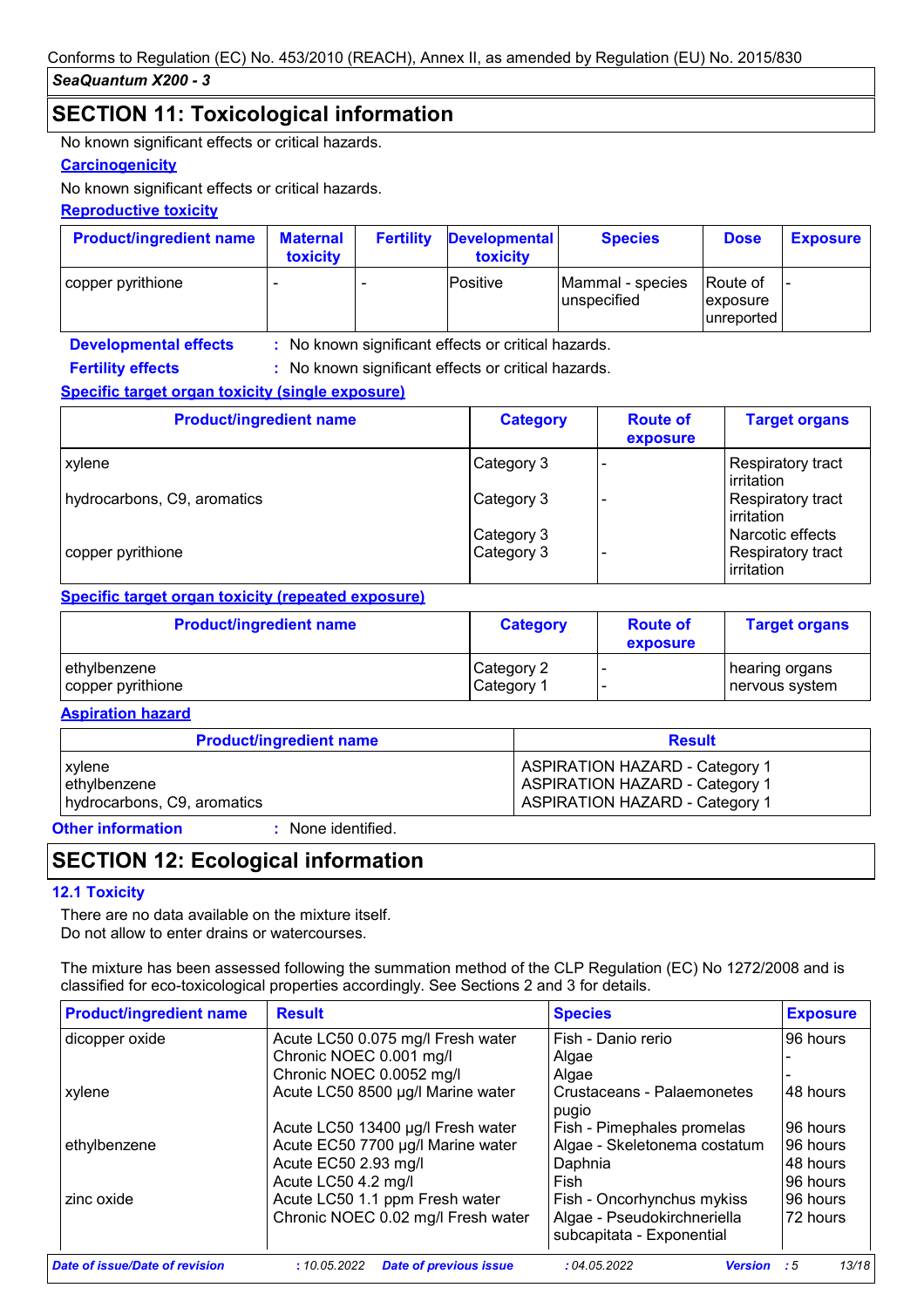## **SECTION 12: Ecological information**

|                                                   |                           | growth phase                 |           |
|---------------------------------------------------|---------------------------|------------------------------|-----------|
| hydrocarbons, C9, aromatics   Acute EC50 <10 mg/l |                           | Daphnia                      | 148 hours |
|                                                   | Acute IC50 <10 mg/l       | Algae                        | 72 hours  |
|                                                   | Acute LC50 <10 mg/l       | Fish                         | 196 hours |
| copper pyrithione                                 | Acute EC50 0.022 mg/l     | Daphnia                      | 48 hours  |
|                                                   | Acute IC50 0.035 mg/l     | Algae                        | 120 hours |
|                                                   | Acute LC50 0.0043 mg/l    | Fish                         | 96 hours  |
|                                                   | Chronic NOEC 0.00046 mg/l | Algae - Skeletonema costatum | 120 hours |

This material is very toxic to aquatic life with long lasting effects.

#### **12.2 Persistence and degradability**

#### Not available.

| <b>Product/ingredient name</b> | <b>Aquatic half-life</b> | <b>Photolysis</b> | Biodegradability |
|--------------------------------|--------------------------|-------------------|------------------|
| dicopper oxide                 |                          |                   | Not readily      |
| xvlene                         |                          |                   | Readily          |
| ethylbenzene                   |                          |                   | Readily          |
| I zinc oxide                   |                          |                   | Not readily      |
| hydrocarbons, C9, aromatics  - |                          |                   | Not readily      |

#### **12.3 Bioaccumulative potential**

| <b>Product/ingredient name</b>  | $LogP_{ow}$ | <b>BCF</b>   | <b>Potential</b> |
|---------------------------------|-------------|--------------|------------------|
| xylene                          | 3.12        | 18.1 to 25.9 | low              |
| ethylbenzene                    | 3.6         |              | low              |
| zinc oxide                      |             | 28960        | high             |
| colophony                       | 1.9 to 7.7  |              | high             |
| hydrocarbons, C9, aromatics   - |             | 10 to 2500   | high             |

| 12.4 Mobility in soil                                   |                  |
|---------------------------------------------------------|------------------|
| <b>Soil/water partition</b><br><b>coefficient (Koc)</b> | : Not available. |
| <b>Mobility</b>                                         | : Not available. |

#### **12.5 Results of PBT and vPvB assessment**

This mixture does not contain any substances that are assessed to be a PBT or a vPvB.

## **SECTION 13: Disposal considerations**

The information in this section contains generic advice and guidance. The list of Identified Uses in Section 1 should be consulted for any available use-specific information provided in the Exposure Scenario(s).

| <b>13.1 Waste treatment methods</b> |                                                                                                                                                                                                                                                                                                                                                                                                                                                                                                                                                      |
|-------------------------------------|------------------------------------------------------------------------------------------------------------------------------------------------------------------------------------------------------------------------------------------------------------------------------------------------------------------------------------------------------------------------------------------------------------------------------------------------------------------------------------------------------------------------------------------------------|
| <b>Product</b>                      |                                                                                                                                                                                                                                                                                                                                                                                                                                                                                                                                                      |
| <b>Methods of disposal</b>          | : The generation of waste should be avoided or minimised wherever possible.<br>Disposal of this product, solutions and any by-products should at all times comply<br>with the requirements of environmental protection and waste disposal legislation<br>and any regional local authority requirements. Dispose of surplus and non-<br>recyclable products via a licensed waste disposal contractor. Waste should not be<br>disposed of untreated to the sewer unless fully compliant with the requirements of<br>all authorities with jurisdiction. |
| <b>Hazardous waste</b>              | $:$ Yes.                                                                                                                                                                                                                                                                                                                                                                                                                                                                                                                                             |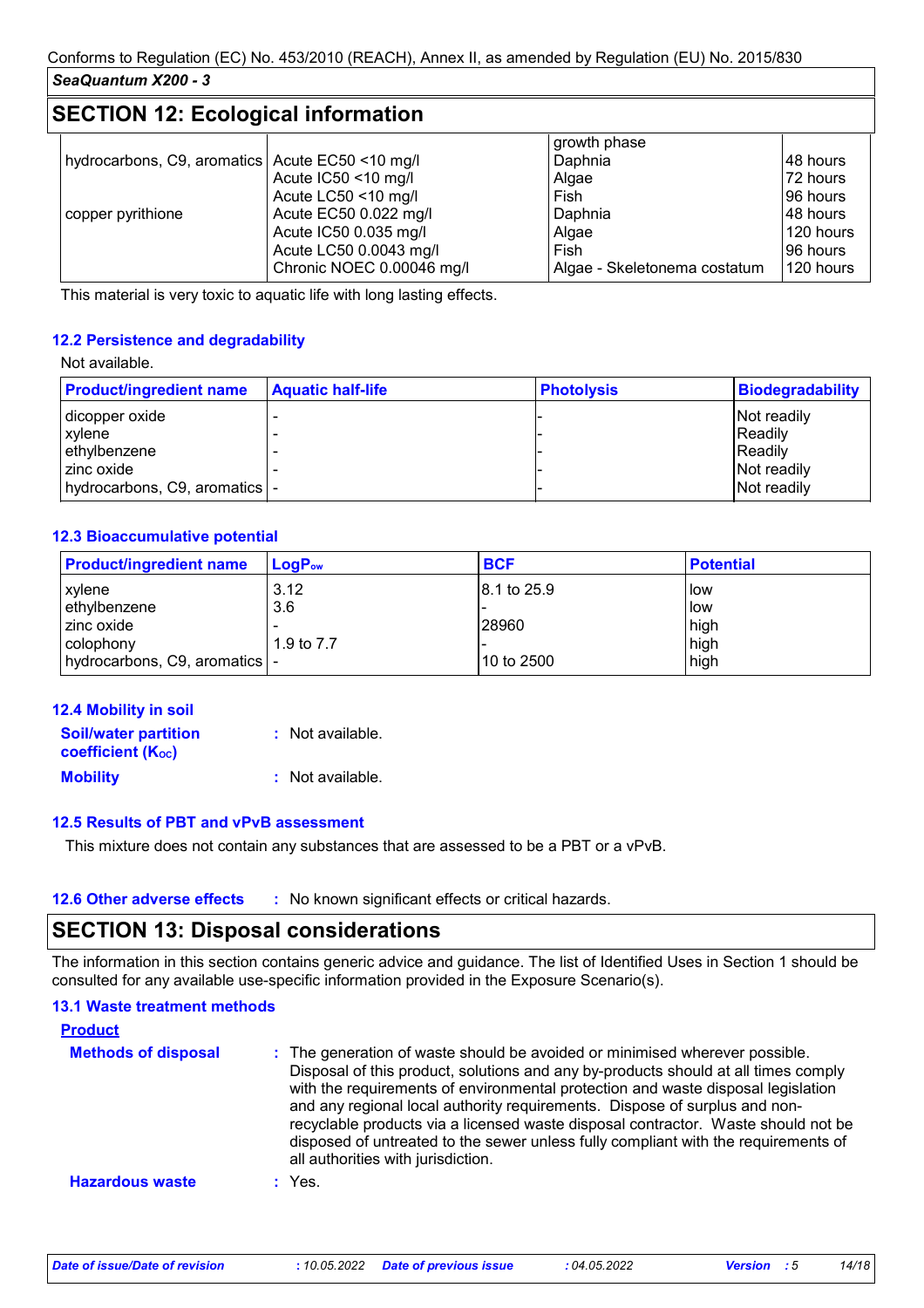| <b>SECTION 13: Disposal considerations</b>                                                        |                                                                                                                                                                                                                                                                                                                                                                                                                                                                                                                                                                                     |  |
|---------------------------------------------------------------------------------------------------|-------------------------------------------------------------------------------------------------------------------------------------------------------------------------------------------------------------------------------------------------------------------------------------------------------------------------------------------------------------------------------------------------------------------------------------------------------------------------------------------------------------------------------------------------------------------------------------|--|
| <b>Disposal considerations</b>                                                                    | Do not allow to enter drains or watercourses.<br>Dispose of according to all federal, state and local applicable regulations.<br>If this product is mixed with other wastes, the original waste product code may no<br>longer apply and the appropriate code should be assigned.<br>For further information, contact your local waste authority.                                                                                                                                                                                                                                    |  |
| <b>European waste catalogue (EWC)</b>                                                             |                                                                                                                                                                                                                                                                                                                                                                                                                                                                                                                                                                                     |  |
|                                                                                                   | The European Waste Catalogue classification of this product, when disposed of as waste, is:                                                                                                                                                                                                                                                                                                                                                                                                                                                                                         |  |
| <b>Waste code</b>                                                                                 | <b>Waste designation</b>                                                                                                                                                                                                                                                                                                                                                                                                                                                                                                                                                            |  |
| 08 01 11*                                                                                         | Waste paint and varnish containing organic solvents or other dangerous substances                                                                                                                                                                                                                                                                                                                                                                                                                                                                                                   |  |
| <b>Packaging</b><br><b>Methods of disposal</b><br><b>Disposal considerations</b><br><b>Result</b> | The generation of waste should be avoided or minimised wherever possible. Waste<br>packaging should be recycled. Incineration or landfill should only be considered<br>when recycling is not feasible.<br>: Using information provided in this safety data sheet, advice should be obtained from<br>the relevant waste authority on the classification of empty containers.<br>Empty containers must be scrapped or reconditioned.<br>Dispose of containers contaminated by the product in accordance with local or<br>national legal provisions.<br>European waste catalogue (EWC) |  |
|                                                                                                   |                                                                                                                                                                                                                                                                                                                                                                                                                                                                                                                                                                                     |  |
| <b>CEPE Guidelines</b>                                                                            | 15 01 10*<br>packaging containing residues of or contaminated by<br>hazardous substances                                                                                                                                                                                                                                                                                                                                                                                                                                                                                            |  |
| <b>Special precautions</b>                                                                        | : This material and its container must be disposed of in a safe way. Care should be<br>taken when handling emptied containers that have not been cleaned or rinsed out.<br>Empty containers or liners may retain some product residues. Vapour from product<br>residues may create a highly flammable or explosive atmosphere inside the<br>container. Do not cut, weld or grind used containers unless they have been cleaned<br>thoroughly internally. Avoid dispersal of spilt material and runoff and contact with                                                              |  |

# **SECTION 14: Transport information**

|                                                | <b>ADR/RID</b>        | <b>ADN</b>                                                        | <b>IMDG</b>                                                                        | <b>IATA</b>                                                                 |  |
|------------------------------------------------|-----------------------|-------------------------------------------------------------------|------------------------------------------------------------------------------------|-----------------------------------------------------------------------------|--|
| 14.1 UN number                                 | <b>UN1263</b>         | <b>UN1263</b>                                                     | <b>UN1263</b>                                                                      | <b>UN1263</b>                                                               |  |
| 14.2 UN proper<br>shipping name                | Paint                 | Paint                                                             | Paint. Marine pollutant<br>(dicopper oxide)                                        | Paint                                                                       |  |
| <b>14.3 Transport</b><br>hazard class(es)      | 3<br>$\mathbf{Y}_{2}$ | 3<br>$\bigstar$                                                   | 3<br>⊻                                                                             | 3                                                                           |  |
| <b>14.4 Packing</b><br>group                   | III                   | III                                                               | $\mathbf{III}$                                                                     | III                                                                         |  |
| 14.5<br><b>Environmental</b><br><b>hazards</b> | Yes.                  | Yes.                                                              | Yes.                                                                               | Yes. The<br>environmentally<br>hazardous substance<br>mark is not required. |  |
| <b>Additional information</b>                  |                       |                                                                   |                                                                                    |                                                                             |  |
| <b>ADR/RID</b><br><b>ADN</b>                   | Tunnel code (D/E)     | sizes of ≤5 L or ≤5 kg.<br><b>Hazard identification number 30</b> | : The environmentally hazardous substance mark is not required when transported in |                                                                             |  |
|                                                |                       | sizes of ≤5 L or ≤5 kg.                                           | : The environmentally hazardous substance mark is not required when transported in |                                                                             |  |
| Date of issue/Date of revision                 | : 10.05.2022          | <b>Date of previous issue</b>                                     | : 04.05.2022                                                                       | 15/18<br><b>Version</b><br>$\cdot$ :5                                       |  |

soil, waterways, drains and sewers.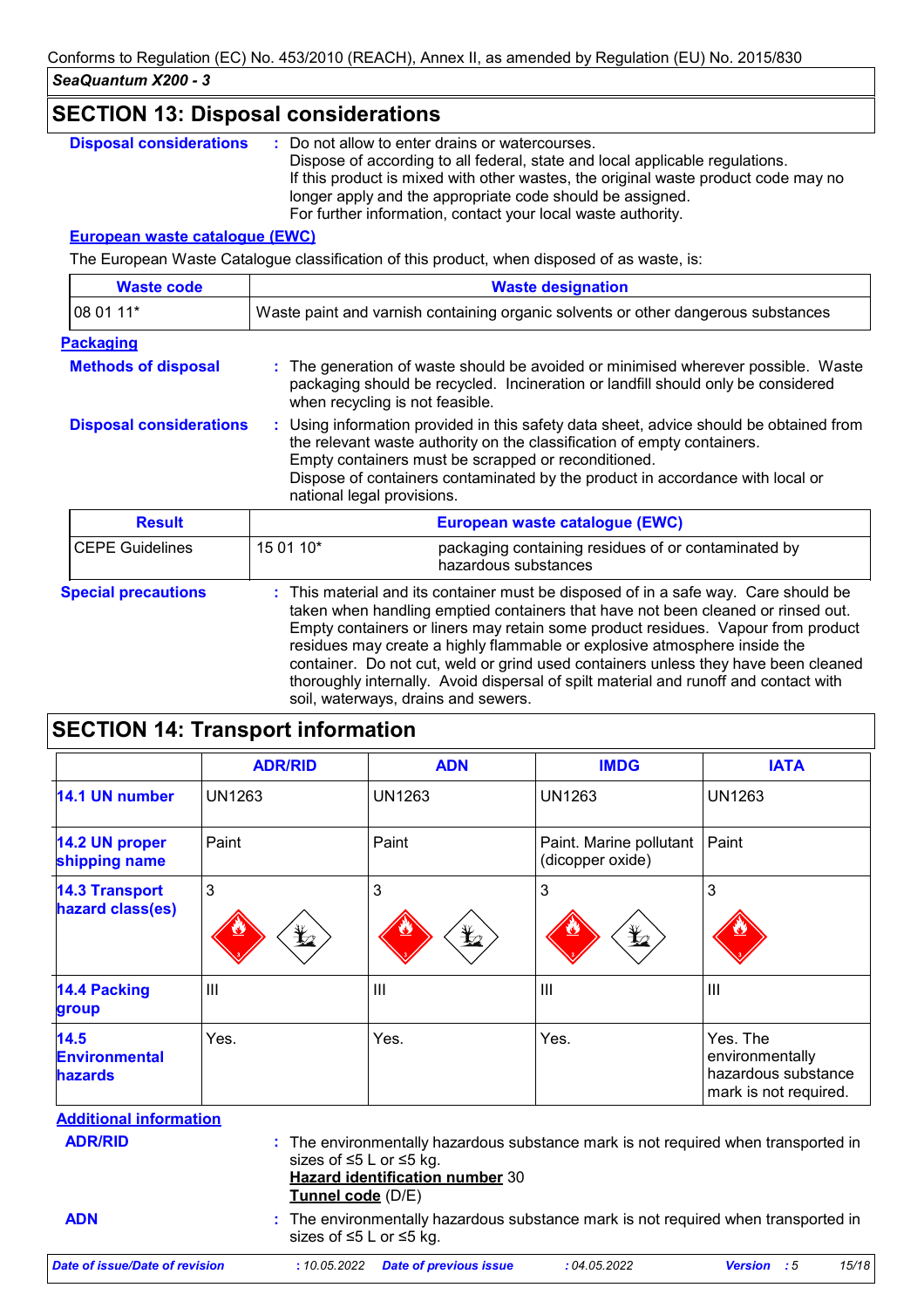### **SECTION 14: Transport information**

| <b>IMDG</b>                                                             | : The marine pollutant mark is not required when transported in sizes of $\leq 5$ L or $\leq 5$ kg.<br><b>Emergency schedules F-E, S-E</b>                                                                         |
|-------------------------------------------------------------------------|--------------------------------------------------------------------------------------------------------------------------------------------------------------------------------------------------------------------|
| <b>IATA</b>                                                             | : The environmentally hazardous substance mark may appear if required by other<br>transportation regulations.                                                                                                      |
| <b>14.6 Special precautions for</b><br>user                             | : Transport within user's premises: always transport in closed containers that are<br>upright and secure. Ensure that persons transporting the product know what to do in<br>the event of an accident or spillage. |
| <b>14.7 Transport in bulk</b><br>according to IMO<br><b>instruments</b> | : Not applicable.                                                                                                                                                                                                  |

### **SECTION 15: Regulatory information**

**15.1 Safety, health and environmental regulations/legislation specific for the substance or mixture EU Regulation (EC) No. 1907/2006 (REACH)**

#### **Annex XIV - List of substances subject to authorisation**

#### **Annex XIV**

None of the components are listed.

**Substances of very high concern**

None of the components are listed.

#### **Annex XVII - Restrictions** : Not applicable.

**on the manufacture, placing on the market and use of certain dangerous substances, mixtures and articles**

#### **Other EU regulations**

| <b>VOC</b> | : The provisions of Directive 2004/42/EC on VOC apply to this product. Refer to the |
|------------|-------------------------------------------------------------------------------------|
|            | product label and/or technical data sheet for further information.                  |

**VOC for Ready-for-Use :** Not applicable.

**Mixture**

**Europe inventory :** At least one component is not listed.

#### **Ozone depleting substances (1005/2009/EU)**

Not listed.

#### **Prior Informed Consent (PIC) (649/2012/EU)**

Not listed.

#### **Seveso Directive**

This product may add to the calculation for determining whether a site is within the scope of the Seveso Directive on major accident hazards.

#### **National regulations**

**Industrial use <b>:** The information contained in this safety data sheet does not constitute the user's own assessment of workplace risks, as required by other health and safety legislation. The provisions of the national health and safety at work regulations apply to the use of this product at work.

#### **International regulations**

**Chemical Weapon Convention List Schedules I, II & III Chemicals** Not listed.

### **Montreal Protocol**

Not listed.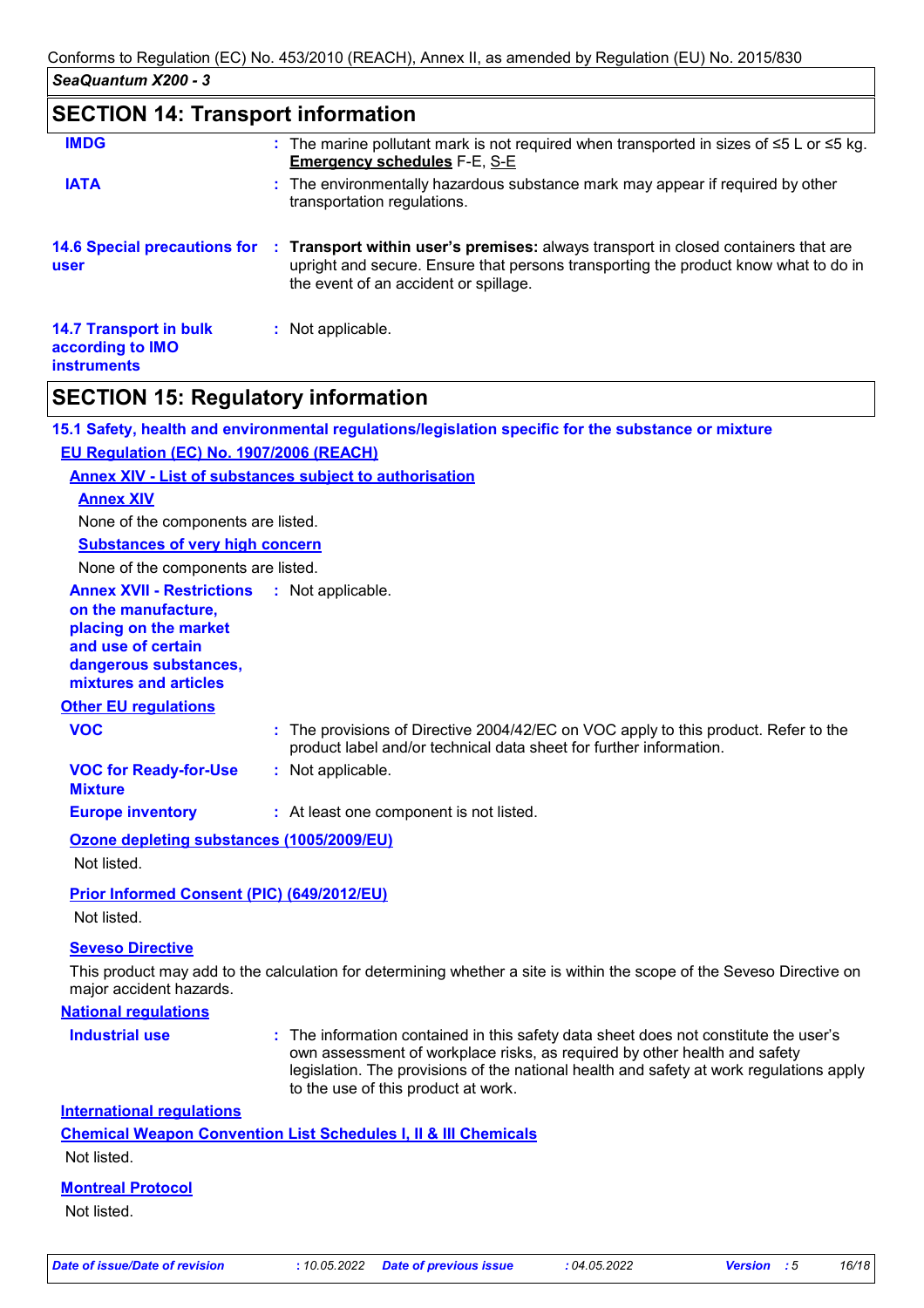### **SECTION 15: Regulatory information**

**Stockholm Convention on Persistent Organic Pollutants**

Not listed.

**Rotterdam Convention on Prior Informed Consent (PIC)**

Not listed.

**UNECE Aarhus Protocol on POPs and Heavy Metals**

Not listed.

| <b>15.2 Chemical safety</b> | : Not applicable. |
|-----------------------------|-------------------|
| assessment                  |                   |

### **SECTION 16: Other information**

 $\nabla$  Indicates information that has changed from previously issued version.

| <b>Abbreviations and</b> | $:$ ATE = Acute Toxicity Estimate                                                           |
|--------------------------|---------------------------------------------------------------------------------------------|
| acronyms                 | CLP = Classification, Labelling and Packaging Regulation [Regulation (EC) No.<br>1272/2008] |
|                          | DMEL = Derived Minimal Effect Level                                                         |
|                          | DNEL = Derived No Effect Level                                                              |
|                          | EUH statement = CLP-specific Hazard statement                                               |
|                          | PBT = Persistent, Bioaccumulative and Toxic                                                 |
|                          | PNEC = Predicted No Effect Concentration                                                    |
|                          | <b>RRN = REACH Registration Number</b>                                                      |
|                          | vPvB = Very Persistent and Very Bioaccumulative                                             |

#### **Procedure used to derive the classification according to Regulation (EC) No. 1272/2008 [CLP/GHS]**

| <b>Classification</b>            | <b>Justification</b>  |  |  |
|----------------------------------|-----------------------|--|--|
| Flam. Liq. 3, H226               | On basis of test data |  |  |
| Acute Tox. 4, H302               | Calculation method    |  |  |
| Acute Tox. 4, H332               | Calculation method    |  |  |
| Skin Irrit. 2, H315              | Calculation method    |  |  |
| Eye Dam. 1, H318                 | Calculation method    |  |  |
| <b>Skin Sens. 1, H317</b>        | Calculation method    |  |  |
| STOT RE 2, H373 (nervous system) | Calculation method    |  |  |
| Aquatic Acute 1, H400            | Calculation method    |  |  |
| Aquatic Chronic 1, H410          | Calculation method    |  |  |

#### **Full text of abbreviated H statements**

| <b>Date of issue/Date of revision</b> | : 10.05.2022 | <b>Date of previous issue</b>                                      | :04.05.2022 | - : 5<br><b>Version</b>                                  | 17/18 |
|---------------------------------------|--------------|--------------------------------------------------------------------|-------------|----------------------------------------------------------|-------|
| H400                                  |              | Very toxic to aquatic life.                                        |             |                                                          |       |
| H373                                  |              | exposure.                                                          |             | May cause damage to organs through prolonged or repeated |       |
| H372                                  |              | Causes damage to organs through prolonged or repeated<br>exposure. |             |                                                          |       |
| H361d                                 |              | Suspected of damaging the unborn child.                            |             |                                                          |       |
| H336                                  |              | May cause drowsiness or dizziness.                                 |             |                                                          |       |
| H335                                  |              | May cause respiratory irritation.                                  |             |                                                          |       |
| H332                                  |              | Harmful if inhaled.                                                |             |                                                          |       |
| H330                                  |              | Fatal if inhaled.                                                  |             |                                                          |       |
| H319                                  |              | Causes serious eye irritation.                                     |             |                                                          |       |
| H318                                  |              | Causes serious eye damage.                                         |             |                                                          |       |
| H317                                  |              | May cause an allergic skin reaction.                               |             |                                                          |       |
| H315                                  |              | Causes skin irritation.                                            |             |                                                          |       |
| H312                                  |              | Harmful in contact with skin.                                      |             |                                                          |       |
| H311                                  |              | Toxic in contact with skin.                                        |             |                                                          |       |
| H304                                  |              | May be fatal if swallowed and enters airways.                      |             |                                                          |       |
| H302                                  |              | Harmful if swallowed.                                              |             |                                                          |       |
| H <sub>301</sub>                      |              | Toxic if swallowed.                                                |             |                                                          |       |
| H <sub>226</sub>                      |              | Flammable liquid and vapour.                                       |             |                                                          |       |
| H <sub>225</sub>                      |              | Highly flammable liquid and vapour.                                |             |                                                          |       |